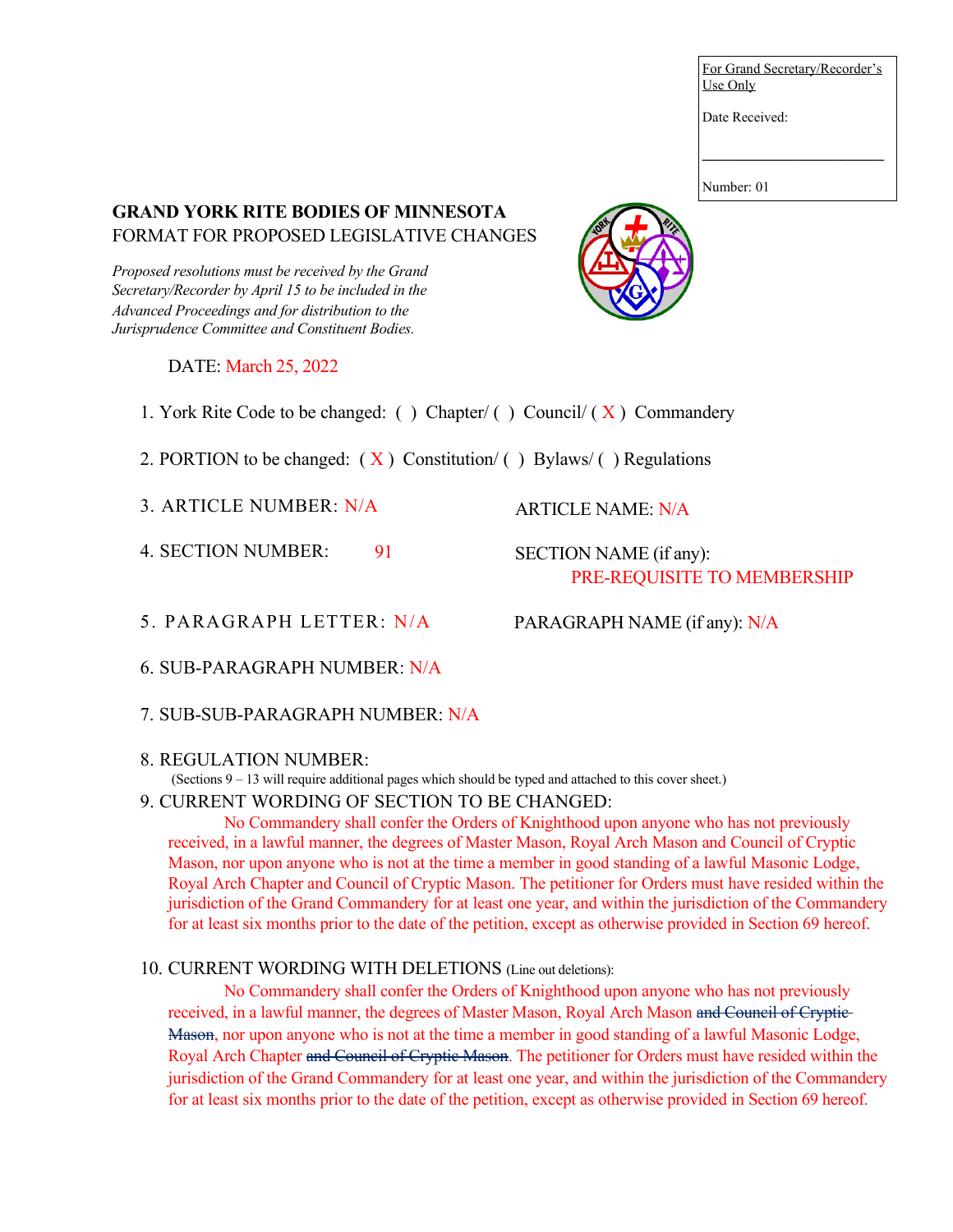#### 11. CURRENT WORDING WITH ADDITIONS (Underline additions):

No Commandery shall confer the Orders of Knighthood upon anyone who has not previously received, in a lawful manner, the degrees of Master Mason and Royal Arch Mason and Council of Cryptic-Mason, nor upon anyone who is not at the time a member in good standing of a lawful Masonic Lodge and Royal Arch Chapter and Council of Cryptic Mason. The petitioner for Orders must have resided within the jurisdiction of the Grand Commandery for at least one year, and within the jurisdiction of the Commandery for at least six months prior to the date of the petition, except as otherwise provided in Section 69 hereof.

#### 13. ENTIRE PARAGRAPH AS INTENDED TO READ IN THE CODE OF LAWS:

(Not necessary if entire paragraph is new and has been stated in 11above.)

No Commandery shall confer the Orders of Knighthood upon anyone who has not previously received, in a lawful manner, the degrees of Master Mason and Royal Arch Mason, nor upon anyone who is not at the time a member in good standing of a lawful Masonic Lodge and Royal Arch Chapter. The petitioner for Orders must have resided within the jurisdiction of the Grand Commandery for at least one year, and within the jurisdiction of the Commandery for at least six months prior to the date of the petition, except as otherwise provided in Section 69 hereof.

14. RATIONALE (Why the author thinks the proposed change is needed):

The intention and motivation for this resolution is to help membership in Commandery. Period. The passage of this resolution would allow Commanderies to recruit members from the Royal Arch without the additional step/hurdle of becoming a Cryptic Mason. The states of Ohio, Michigan and Illinois have no Council prerequisite to becoming a Knights Templar.

The previous legislation making Council degrees and membership in a Cryptic Council compulsory for petitioners seeking entrance into the Knights Templar has not exhibited the marked improvement to membership within nor enhanced the benefits of membership in the Cryptic Council of Minnesota nor contributed to the York Rite Unity that it intended to create. It has succeeded in tying the fate of Commanderies and the Knights Templar of Minnesota to the declining numbers of Cryptic Council members.

Statistical analysis of membership abstracts from the years 2011 through 2020 of the Grand Lodge of Minnesota, AF&AM have shown a 30.68% decrease in membership (-4325 members) during that nine year period from 14098 to 9773 total members (See attached report. The period from 2011 through 2020 is the most complete at this time and, therefore, is used in these numbers and percentages). The Royal Arch Masons of Minnesota had a net loss of 977 members or a 41.45% loss during the period of 2011 through 2020. The membership of Cryptic Masons of Minnesota had a net loss of 294 members or a 31.92% loss during the period of 2011 through 2020. The Knights Templar of Minnesota had a net loss of 783 members or a 46.28% loss during the period of 2011 through 2020, the same period as the Cryptic Masons. The author was not able to collect complete data for all bodies for the time periods shown – this can be updated later. The trends, however, are still evident in the numbers.

While Masonic membership continues to trend downward across all bodies, the attempt to influence improvement in Cryptic Council by way of Commandery legislation is not a proper use of Commandery law or rule; but more importantly it has not had the desired effect of leading to a mitigation of loss of members in Cryptic Council or promoting the benefits of membership in Council. To the contrary of the intent of the legislation, it has increased the negative impact of Masonic losses and magnified it with regard to membership in the Knights Templar of Minnesota. Hobbling one organization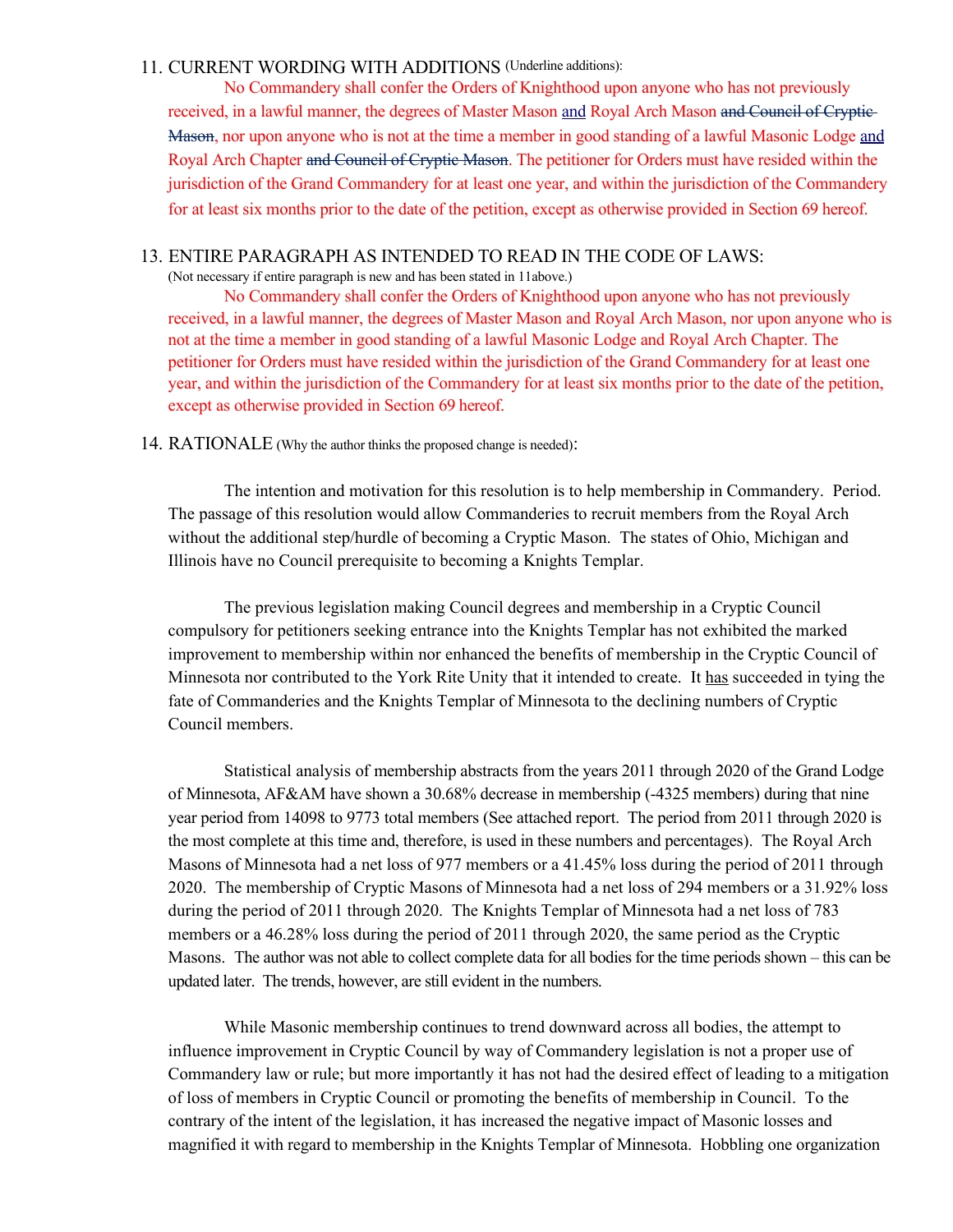in the hopes of shoring up another organization is not a valid or successful organizational strategy. Other remedies are available to the Cryptic Masons which they can pursue – this one has failed.

Statistical analysis cannot support the assertion that the previous legislation successfully improved the organizational health of the Cryptic Council in Minnesota; nor has it advanced the overall health, interests, and goals of the Sir Knights and their Commanderies in Minnesota. In addition, this action has not shown to provide an increase in *active* members within Cryptic Council, and has led to a number of members of Minnesota Templary to take the title of Royal and Select Master just to become a Knights Templar with no intent of engaging with their respective Councils. In some cases this has led to disgruntlement or resentment by Sir Knights in being compelled to join a body that they may not have wished to join and continuing to pay dues to that body, thereby affecting the morale, attendance, and membership of both Councils and Commanderies.

Finally, in regard to prior legislation passed by the Grand Encampment regarding the implementation of Cryptic Council as a requisite to Templary, in a March 20, 2018 email received from the Chair of the Jurisprudence Committee of the Grand Encampment of Knights Templar U.S.A., Right Eminent Sir Knight Jeffery G. Burcham, PDC, it was stated and clarified if such an action to remove a requirement to Cryptic Council could be undertaken by a Grand Commandery once enacted by the same. Right Eminent Sir Knight Burcham stated,

*"I have still not heard from the other members of the committee on Templar jurisprudence, but have spoken with the Grand Master and believe a Grand Commandery may eliminate the Cryptic*  degrees as a prerequisite to membership in the Commandery. I know the Grand Commandery of *DC did this some years ago in order to expand the pool of potential members from which to draw, and I expect others might be so inclined."*

And we are so inclined. Therefore it is the assertion of the members signed below that this action is both in the best interest of the Grand Council of Minnesota and the Grand Commandery of Minnesota; as well as being lawful and in due form with the laws of the Grand Encampment of Knights Templar.

|                          | 2010  | 2011  | 2012  | 2013  | 2014  | 2015  | 2016  | 2017  | 2018  | 2019  | 2020 | <b>Net</b><br>Loss | $%$ Loss |
|--------------------------|-------|-------|-------|-------|-------|-------|-------|-------|-------|-------|------|--------------------|----------|
| Grand<br>Lodge of<br>MN. | 14705 | 14098 | 13589 | 13060 | 12662 | 12125 | 11644 | 11125 | 10648 | 10364 | 9773 | 4325               | 30.68%   |
| Royal Arch<br>Masons     | 2462  | 2357  | 2251  | 2119  | 2022  | 1862  | 1668  | 1604  | 1529  | 1451  | 1380 | 977                | 41.45%   |
| Cryptic<br>Masons        |       | 921   | 892   | 769   | 788   | 733   |       | 691   | 659   | 647   | 627  | 294                | 31.92%   |
| Knights<br>Templar       | 1794  | 1692  | 1551  | 1468  | 1429  | 1279  | 1229  | 1163  | 1080  | 1023  | 909  | 783                | 46.28%   |
|                          |       |       |       |       |       |       |       |       |       |       |      |                    |          |

# Membership Numbers of Minnesota Masonic Bodies 2010 - 2019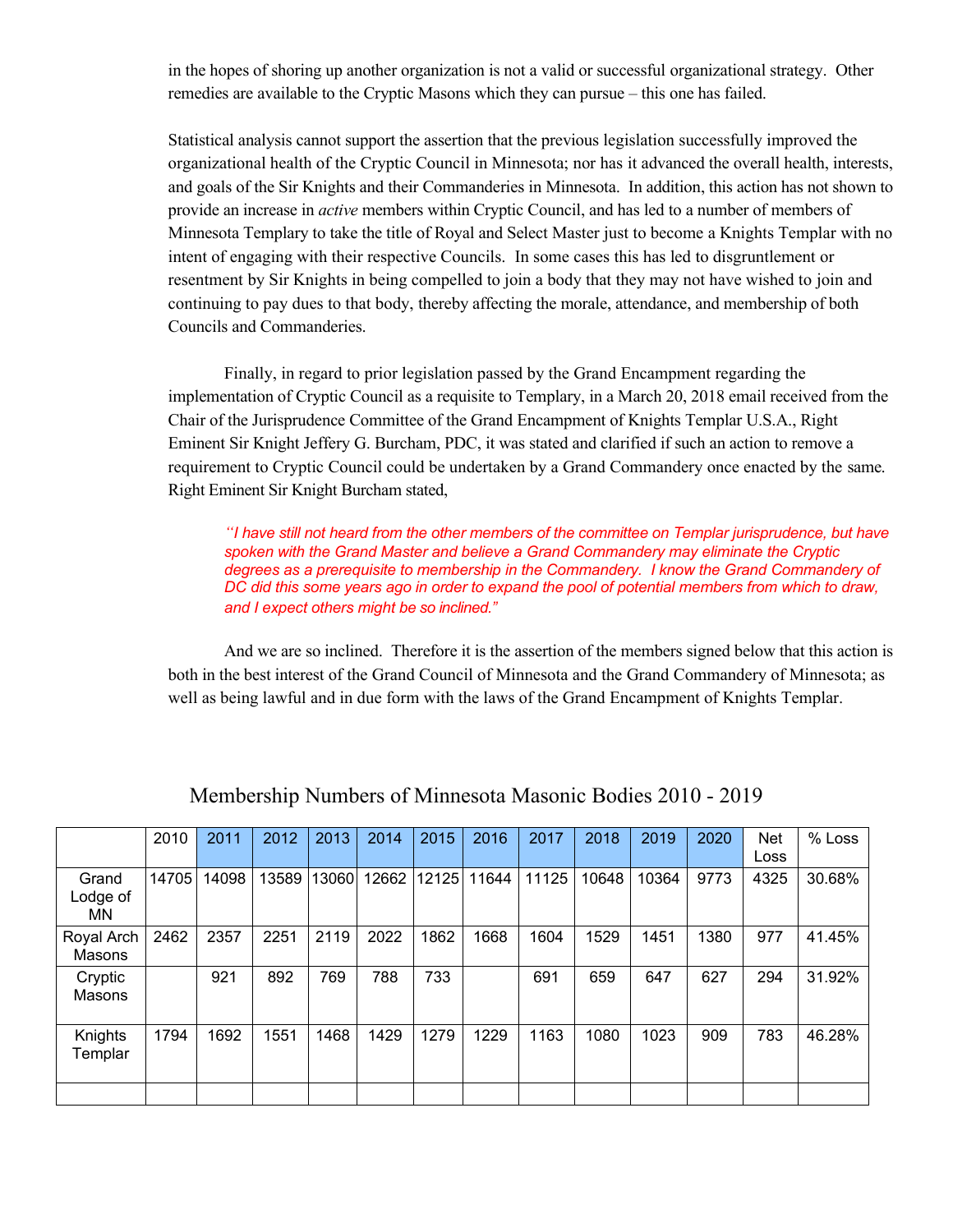15. PROPOSERS - PRINTED NAMES, SIGNATURE, OFFICE and CHAPTER/COUNCIL/ **COMMANDERY** 

NUMBERS of submitting members. (NOTE: Must be signed by no less than three members of the Grand York Rite or by the High Priest, Illustrious Master, or Commander; or Grand Officer and attested under Seal.)

 $\omega_{\rm{max}}=2$ 

Kintiman PAST Commisser **MM** RISTIANSEL AMPSCUS  $\mathcal{L}% _{M_{1},M_{2}}^{\alpha,\beta}(\varepsilon)$ Printed Past Russell Beanand AnySCKS dramarily  $\frac{1}{N_{o}}$  $140$ *<u>AMALI</u>* Office LBEK EMINERICOMMANTE DAMASCUS  $\Box$ TODO Printed Name Office Body  $\overline{No.}$ ignatur Printed Name Signature Office Body  $\overline{No.}$ 

V)

 $\bar{\star}$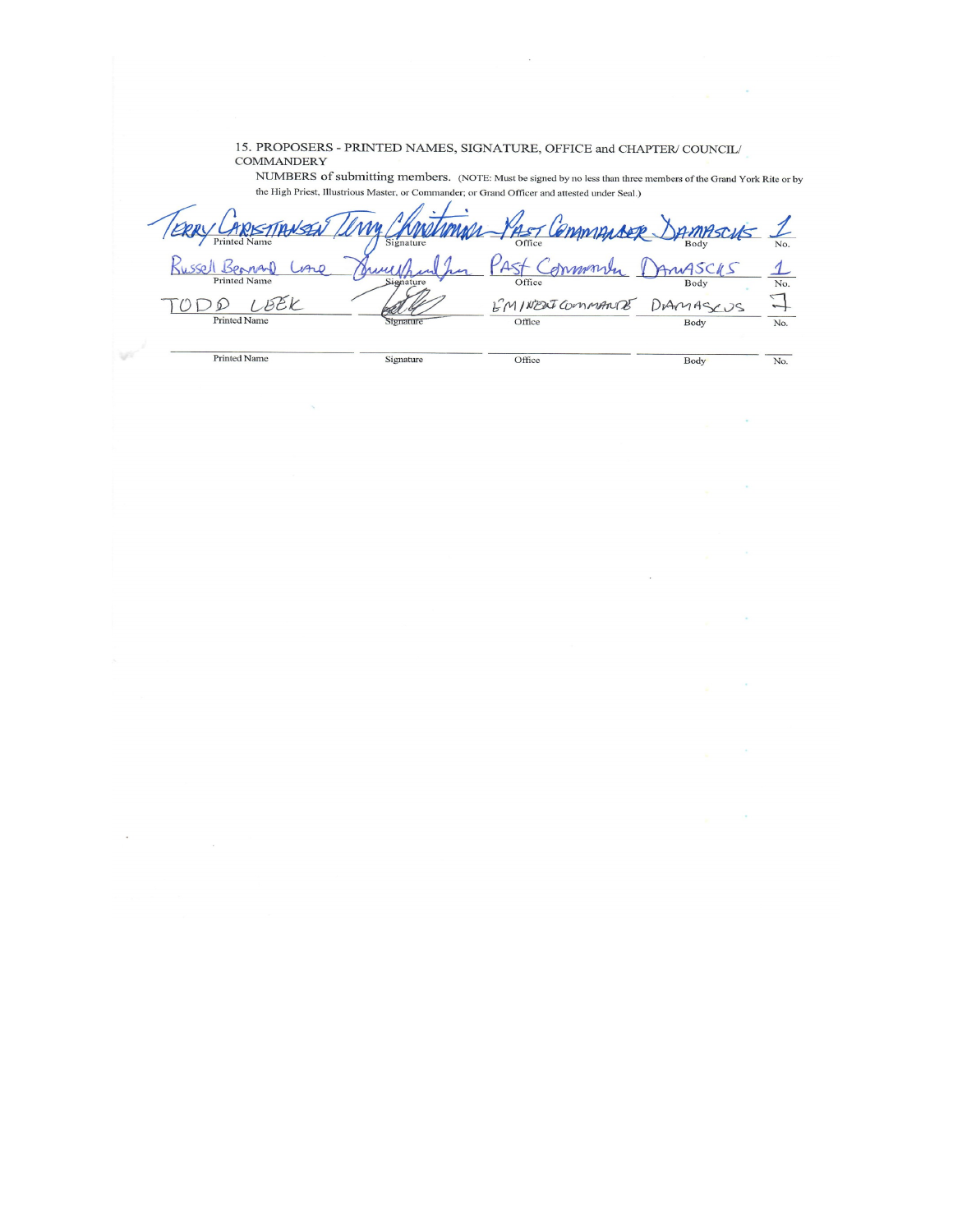*Proposed resolutions must be received by the Grand Secretary/Recorder by April 15 to be included in the Advanced Proceedings and for distribution to the Jurisprudence Committee and Constituent Bodies.*



| For Grand Secretary/Recorder's<br>Use Only |
|--------------------------------------------|
| Date Received:                             |
|                                            |

DATE:

- 1. York Rite Code to be changed: ( ) Chapter/ ( ) Council/ ( x) Commandery
- 2. PORTION to be changed:  $(x)$  Constitution/ $( )$  Bylaws/ $( )$  Regulations
- 3. ARTICLE NUMBER: ARTICLE NAME:

4. SECTION NUMBER: 11 SECTION NAME (if any): Powers and Duties

- 5. PARAGRAPH LETTER: PARAGRAPH NAME (if any):
- 6. SUB-PARAGRAPH NUMBER:
- 7. SUB-SUB-PARAGRAPH NUMBER:
- 8. REGULATION NUMBER: (Sections 9 – 13 will require additional pages which should be typed and attached to this cover sheet.)
- 9. CURRENT WORDING OF SECTION TO BE CHANGED:

Section 50. The Constitution, Laws and Regulations may be amended by a two-thirds vote of all the members in attendance at any Stated Conclave, provided notice of all proposed amendments is filed with the Grand Recorder ninety days previous thereto, in which case the Grand Recorder will serve copies of such proposed amendments on the members of this Grand Commandery by properly mailing the same at least sixty days before the Stated Conclave. In the absence of such notice, they may be amended by unanimous consent of all members voting at any Stated Conclave. Provided, however, that the proposed amendments may be modified or amended in any manner by the Grand Commandery while it is under consideration if such modification or amendment is germane to the proposed amendment.

10. CURRENT WORDING WITH DELETIONS (Line out deletions):

# 11. CURRENT WORDING WITH ADDITIONS (Underline additions):

Section 50. The Constitution, Laws and Regulations may be amended by a two-thirds vote of all the members in attendance at any Stated Conclave, provided notice of all proposed amendments is filed with the Grand Recorder ninety days previous thereto, in which case the Grand Recorder will serve copies of such proposed amendments on the members of this Grand Commandery by delivering mailing the same at least sixty days before the Stated Conclave. In the absence of such notice, they may be amended by unanimous consent of all members voting at any Stated Conclave. Provided, however, that the proposed amendments

Number: 02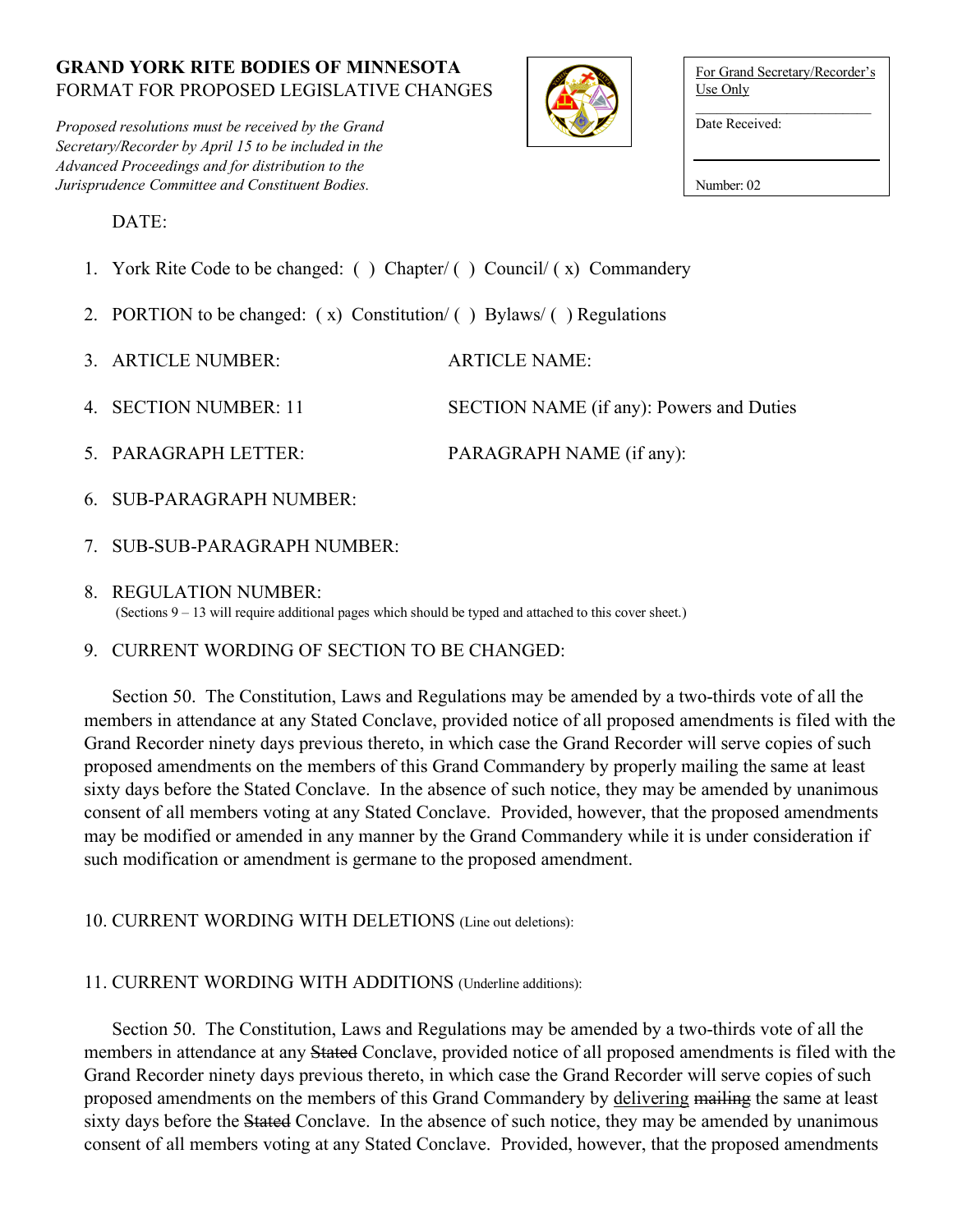may be modified or amended in any manner by the Grand Commandery while it is under consideration if such modification or amendment is germane to the proposed amendment.

It shall be the decision of the Current Grand Commander whether to address legislation in the Annual Stated Conclave, or to call a separate session at a different time, which shall conform to all laws required as such for Special Conclaves. The purpose of this Special Conclave shall be to address legislation only, and no other. Notification shall be given to all Commanderies 90 days in advance of the Annual Stated Conclave if no Legislation is to be considered during the session. In the event that Legislation shall be addressed during a Special Conclave, no registration fees shall be charged to Sir Knights participating as long as a suitable and free venue shall be found for the Special Conclave. Finally, the Legislative Special Conclave shall be allowed in a virtual setting, and voting taken using such method as shall be approved by the Grand Commander, Elected Grand Officers and the Jurisprudence Committee.

This legislation shall be immediately effective upon a positive vote.

- 12. ENTIRE PARAGRAPH AS INTENDED TO READ IN THE CODE OF LAWS: (Not necessary if entire paragraph is new and has been stated in 11above.)
- 13. RATIONALE (Why the author thinks the proposed change is needed):

There has been much conversation in the state regarding the legislation section of the Grand Commandery Stated Conclave in June. This amendment allows for a special session to consider only the Legislative actions of this Body. In addition, the specific language about cost to participate is in direct response to concerns of the Sir Knights that paying to vote equates to a Pole Tax. Finally, the provision for a Virtual meeting, further reducing costs of the session shall be of benefit to the Sir Knights.

14. PROPOSERS - PRINTED NAMES, SIGNATURE, OFFICE and CHAPTER/COUNCIL/COMMANDERY NUMBERS of submitting members. (NOTE: Must be signed by no less than three members of the Grand York Rite or by the High Priest, Illustrious Master, or Commander; or Grand Officer and attested under Seal.)

| Brian Dimatteo |           | Grand Recorder, GCMN |      |     |
|----------------|-----------|----------------------|------|-----|
| Printed Name   | Signature | Office               | Body | No. |
| Printed Name   | Signature | Office               | Body | No. |
| Printed Name   | Signature | Office               | Body | No. |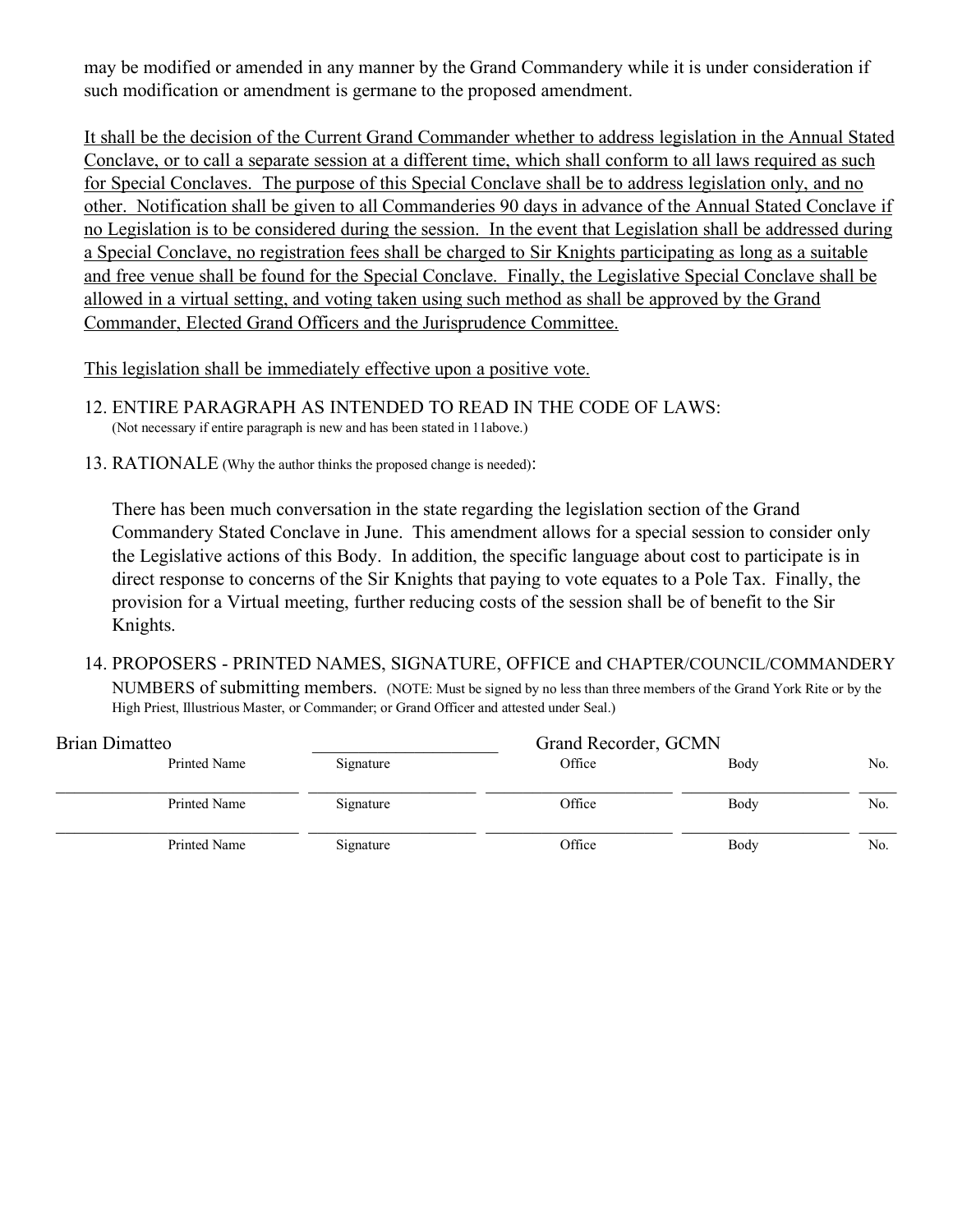*Proposed resolutions must be received by the Grand Secretary/Recorder by March 15 to be included in the Advanced Proceedings and for distribution to the Jurisprudence Committee and Constituent Bodies.*



For Grand Secretary/Recorder's Use Only

Date Received: 8/30/2021

Number: 03

DATE:

- 1. York Rite Code to be changed: () Chapter/() Council/ $(X)$  Commandery
- 2. PORTION to be changed:  $(X)$  Constitution/ $()$  Bylaws/ $()$  Regulations
- 3. ARTICLE NUMBER: N/A ARTICLE NAME: N/A
- 4. SECTION NUMBER: 100 SECTION NAME (if any):
- 5. PARAGRAPH LETTER: N/A PARAGRAPH NAME (if any): N/A
- 6. SUB-PARAGRAPH NUMBER: N/A
- 7. SUB-SUB-PARAGRAPH NUMBER: N/A
- 8. REGULATION NUMBER:

(Sections 9 – 13 will require additional pages which should be typed and attached to this cover sheet.)

9. CURRENT WORDING OF SECTION TO BE CHANGED:

# MINIMUM FEES, ANNUAL DUES AND ASSESSMENTS

Section 100. Each Constituent Commandery may fix the minimum fee for the Orders of Knighthood, but in no case shall it be less than Seventy-five Dollars, which shall be paid before the Order of the Red Cross is conferred; no part of the fee can be remitted directly or indirectly.

Each Commandery may fix the amount of its annual dues, but in no case shall such amount be less than Ten Dollars plus the Grand Commandery annual dues for each member. Dues shall be payable in advance on January 1st of each year and a proportional amount for the unexpired part of the Commandery year remaining after admission, to be determined by quarterly periods.

In addition to dues a Commandery has the right to levy and collect such per capita assessment, and any increase in Grand Commandery per capita assessment, as it may deem necessary, to defray its expenses without changing its by-laws for such increases.

10. CURRENT WORDING WITH DELETIONS (Line out deletions): N/A

11. CURRENT WORDING WITH ADDITIONS (Underline additions):

MINIMUM FEES, ANNUAL DUES AND ASSESSMENTS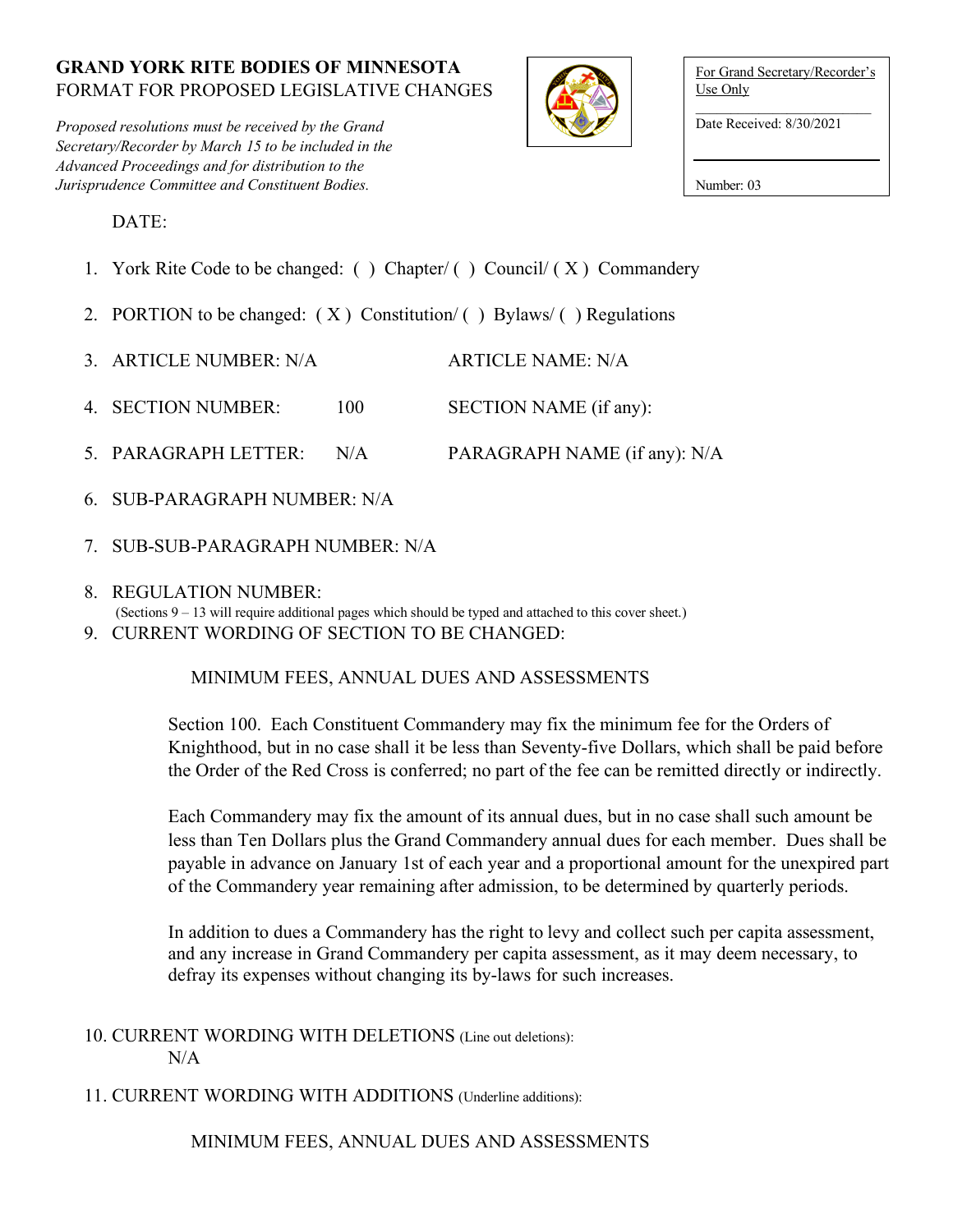Section 100. Each Constituent Commandery may fix the minimum fee for the Orders of Knighthood, but in no case shall it be less than Seventy-five Dollars plus the cost of a life membership fee for the Grand Encampment Knights Templar Eye foundation at the time of petition, which shall be paid before the Order of the Red Cross is conferred; no part of the fee can be remitted directly or indirectly.

Each Commandery may fix the amount of its annual dues, but in no case shall such amount be less than Ten Dollars plus the Grand Commandery annual dues for each member. Dues shall be payable in advance on January 1st of each year and a proportional amount for the unexpired part of the Commandery year remaining after admission, to be determined by quarterly periods.

In addition to dues a Commandery has the right to levy and collect such per capita assessment, and any increase in Grand Commandery per capita assessment, as it may deem necessary, to defray its expenses without changing its by-laws for such increases.

#### 12. ENTIRE PARAGRAPH AS INTENDED TO READ IN THE CODE OF LAWS:

(Not necessary if entire paragraph is new and has been stated in 11above.) As shown in Section 11

- 13. RATIONALE (Why the author thinks the proposed change is needed):
- 14. PROPOSERS PRINTED NAMES, SIGNATURE, OFFICE and CHAPTER/COUNCIL/COMMANDERY NUMBERS of submitting members. (NOTE: Must be signed by no less than three members of the Grand York Rite or by the High Priest, Illustrious Master, or Commander; or Grand Officer and attested under Seal.)

| Brian K Dimatteo, PGC |  |           | Past Grand Commander | <b>Grand Commandery</b> |     |
|-----------------------|--|-----------|----------------------|-------------------------|-----|
| Printed Name          |  | Signature | Office               | Body                    | No. |
| <b>Printed Name</b>   |  | Signature | Office               | Body                    | No. |
| Printed Name          |  | Signature | Office               | Body                    | No. |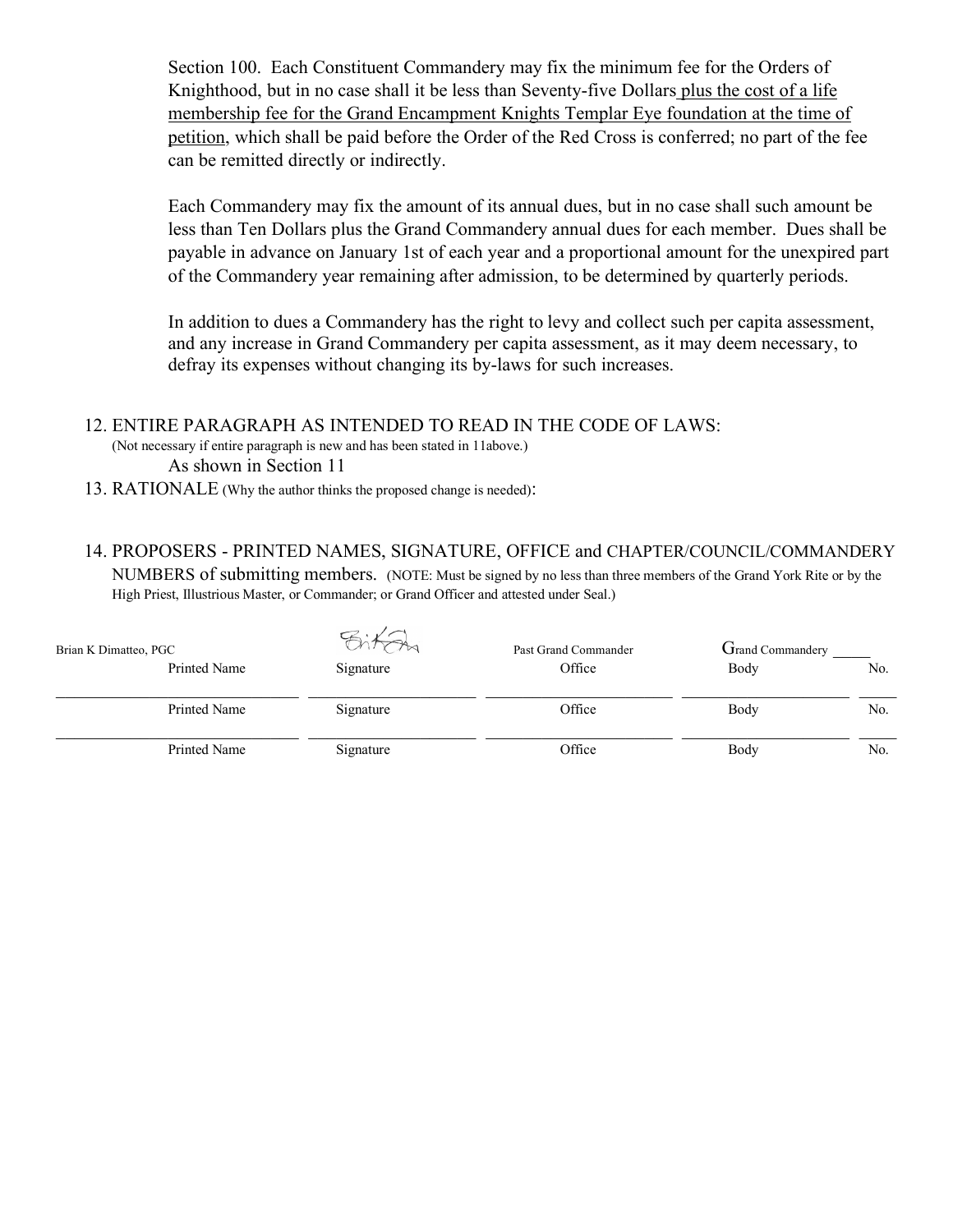*Proposed resolutions must be received by the Grand Secretary/Recorder by April 15 to be included in the Advanced Proceedings and for distribution to the Jurisprudence Committee and Constituent Bodies.*



| For Grand Secretary/Recorder's<br>Use Only |
|--------------------------------------------|
| Date Received:                             |
|                                            |

Number: 04

DATE:

- 1. York Rite Code to be changed: ( ) Chapter/ ( ) Council/ ( x) Commandery
- 2. PORTION to be changed:  $(x)$  Constitution/ $(y)$  Bylaws/ $(y)$  Regulations
- 3. ARTICLE NUMBER: ARTICLE NAME:
- 4. SECTION NUMBER: 4 SECTION NAME (if any): Conclaves
- 5. PARAGRAPH LETTER: PARAGRAPH NAME (if any):
- 6. SUB-PARAGRAPH NUMBER:
- 7. SUB-SUB-PARAGRAPH NUMBER:
- 8. REGULATION NUMBER:
- (Sections 9 13 will require additional pages which should be typed and attached to this cover sheet.)
- 9. CURRENT WORDING OF SECTION TO BE CHANGED: Special, which may be called by the Grand Commander, and which he shall call upon written request of a majority of the constituent Commanderies. No business shall be transacted at such Conclaves save as specified by the Grand Commander, or set out in the request and which shall be stated in the call.
- 10. CURRENT WORDING WITH DELETIONS (Line out deletions):
- 11. CURRENT WORDING WITH ADDITIONS (Underline additions):

Special, which may be called by, the Grand Commander and which he shall call upon written request of a majority of the constituent Commanderies. No business shall be transacted at such Conclaves save as specified by the Grand Commander or set out in the request and which shall be stated in the call. All activities set forth in this Constitution for action during the Stated Conclaves shall be eligible for action during a Special Conclave.

- 12. ENTIRE PARAGRAPH AS INTENDED TO READ IN THE CODE OF LAWS: (Not necessary if entire paragraph is new and has been stated in 11above.)
- 13. RATIONALE (Why the author thinks the proposed change is needed):

Given the issues during the Grand Encampment Special Conclave, it is believed that this section needed to be clarified and stated that any Stated Conclave is eligible for business.

14. PROPOSERS - PRINTED NAMES, SIGNATURE, OFFICE and CHAPTER/COUNCIL/COMMANDERY NUMBERS of submitting members. (NOTE: Must be signed by no less than three members of the Grand York Rite or by the High Priest, Illustrious Master, or Commander; or Grand Officer and attested under Seal.)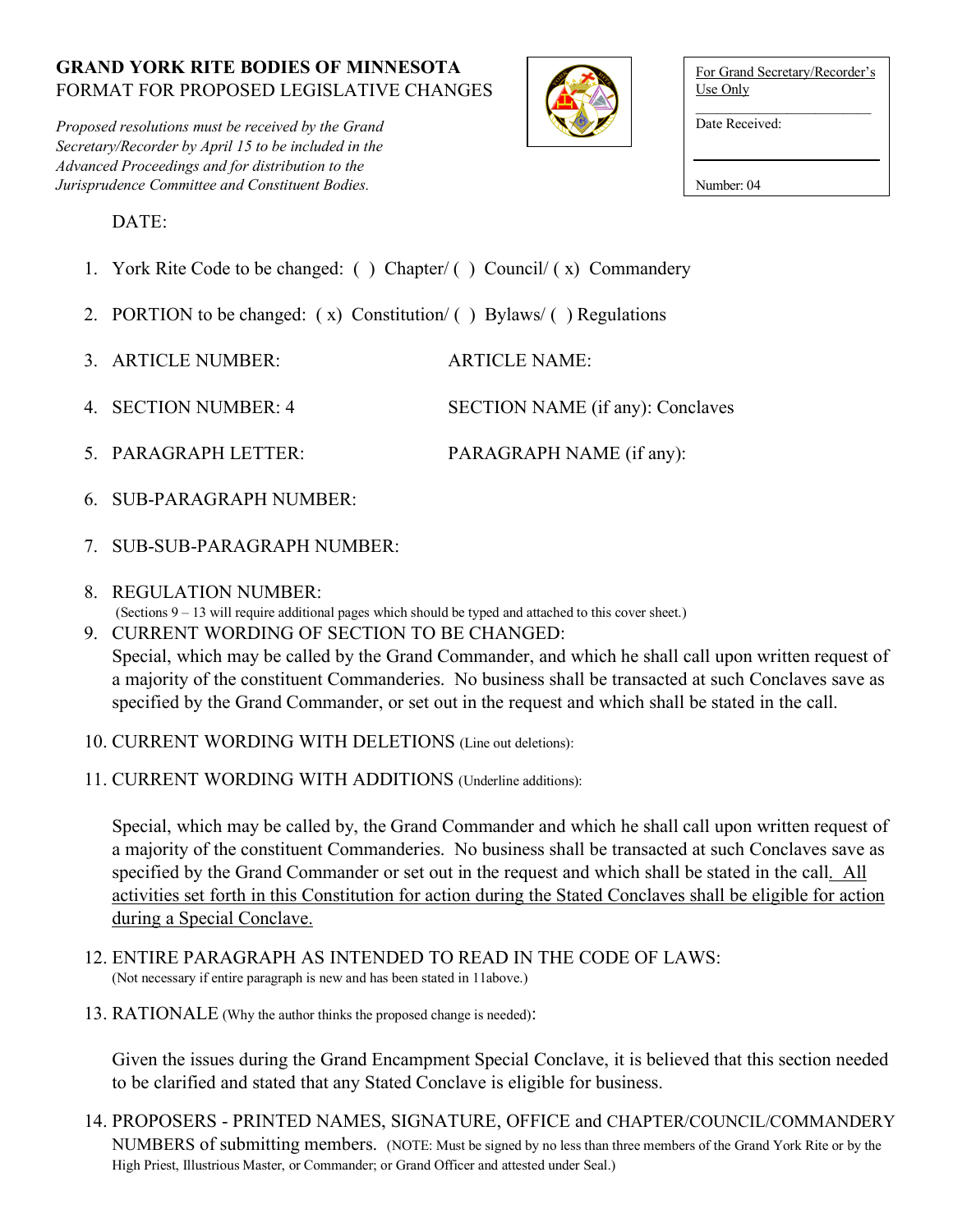| Brian Dimatteo |           | Grand Recorder, GCMN |      |     |
|----------------|-----------|----------------------|------|-----|
| Printed Name   | Signature | Office               | Body | No. |
| Printed Name   | Signature | Office               | Body | No. |
| Printed Name   | Signature | Office               | Body | No. |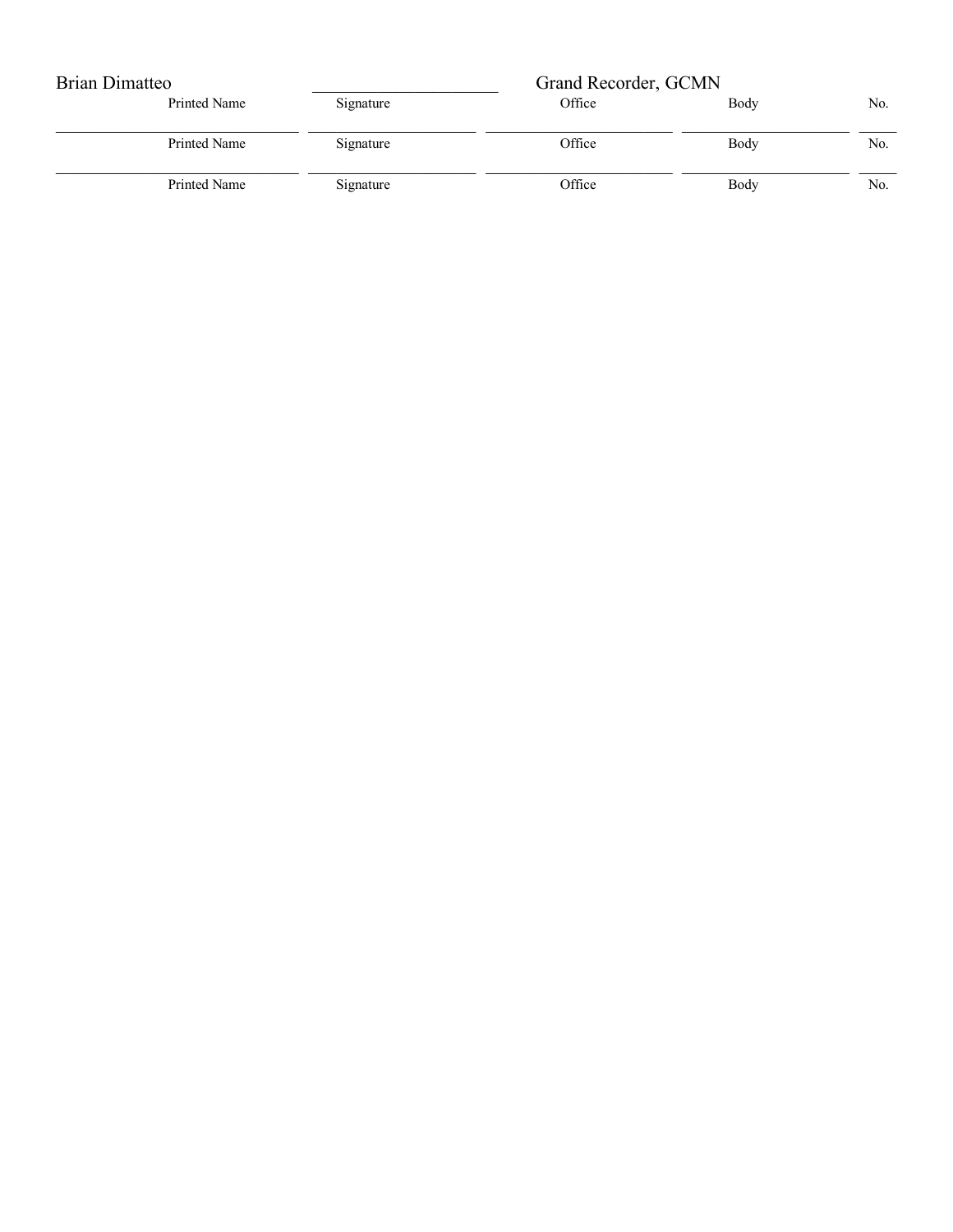*Proposed resolutions must be received by the Grand Secretary/Recorder by April 15 to be included in the Advanced Proceedings and for distribution to the Jurisprudence Committee and Constituent Bodies.*



| For Grand Secretary/Recorder's<br>Use Only |
|--------------------------------------------|
| Date Received:                             |

Number: 05

DATE:

- 1. York Rite Code to be changed: ( ) Chapter/ ( ) Council/ ( x) Commandery
- 2. PORTION to be changed:  $(x)$  Constitution/ $( )$  Bylaws/ $( )$  Regulations
- 3. ARTICLE NUMBER: ARTICLE NAME:
- 4. SECTION NUMBER: 7 SECTION NAME (if any): Powers and Duties
- 5. PARAGRAPH LETTER: (a) PARAGRAPH NAME (if any):
- 6. SUB-PARAGRAPH NUMBER:
- 7. SUB-SUB-PARAGRAPH NUMBER:
- 8. REGULATION NUMBER:
- (Sections 9 13 will require additional pages which should be typed and attached to this cover sheet.)
- 9. CURRENT WORDING OF SECTION TO BE CHANGED:

(a) It shall review at its Stated Conclave all reports of its officers and may review the proceedings of its constituent Commanderies.

10. CURRENT WORDING WITH DELETIONS (Line out deletions):

(a) It shall review at its Stated Conclave all reports of its officers and may review the proceedings of its constituent Commanderies.

- 11. CURRENT WORDING WITH ADDITIONS (Underline additions):
- 12. ENTIRE PARAGRAPH AS INTENDED TO READ IN THE CODE OF LAWS: (Not necessary if entire paragraph is new and has been stated in 11above.)
- 13. RATIONALE (Why the author thinks the proposed change is needed):

Given the issues during the Grand Encampment Special Conclave, it is believed that this section needed to be clarified and stated that any Stated Conclave is eligible for business.

14. PROPOSERS - PRINTED NAMES, SIGNATURE, OFFICE and CHAPTER/COUNCIL/COMMANDERY NUMBERS of submitting members. (NOTE: Must be signed by no less than three members of the Grand York Rite or by the High Priest, Illustrious Master, or Commander; or Grand Officer and attested under Seal.)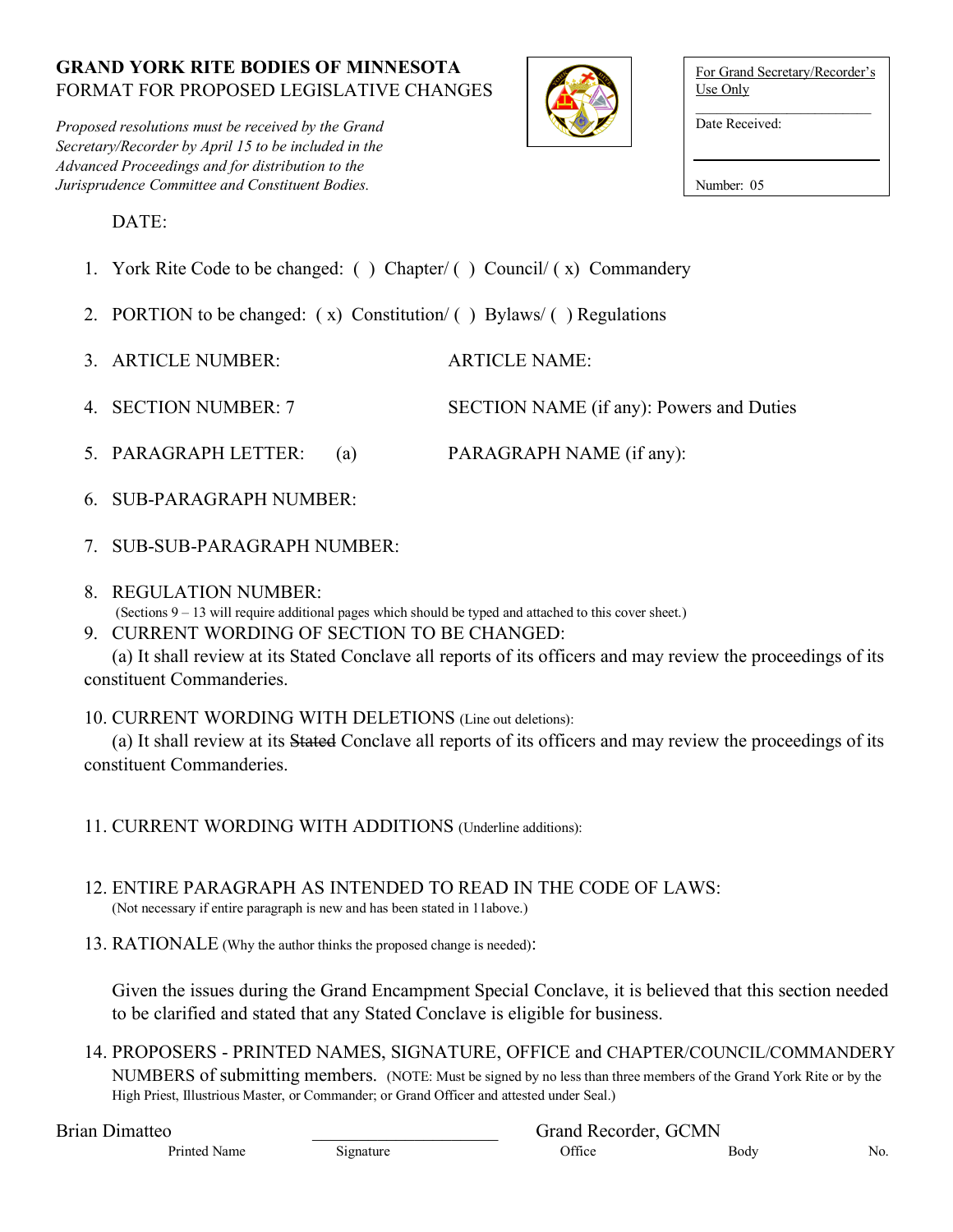| Printed Name | Signature | Office | Body | No. |
|--------------|-----------|--------|------|-----|
| Printed Name | Signature | Office | Body | No. |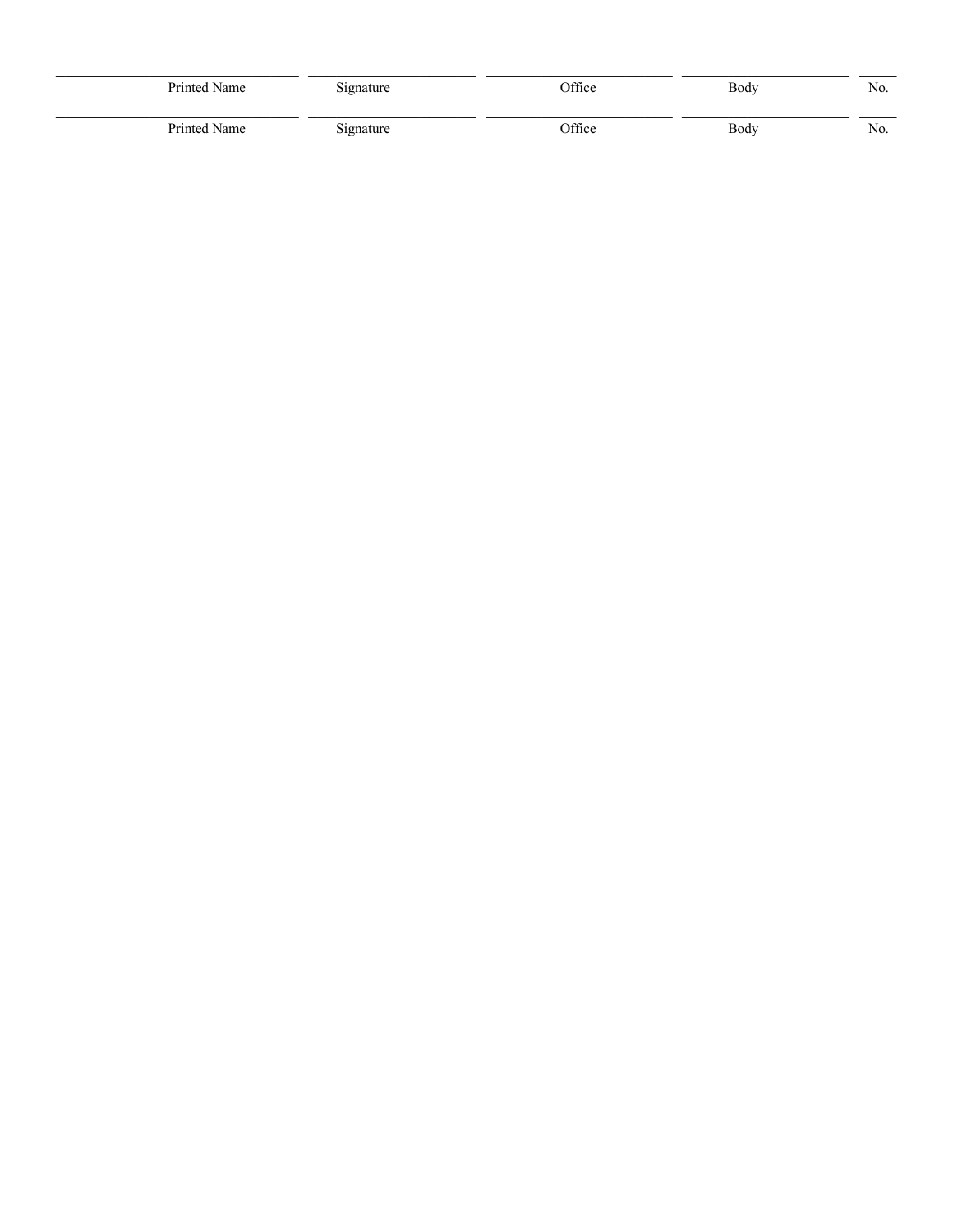*Proposed resolutions must be received by the Grand Secretary/Recorder by April 15 to be included in the Advanced Proceedings and for distribution to the Jurisprudence Committee and Constituent Bodies.*



| For Grand Secretary/Recorder's<br>Use Only |
|--------------------------------------------|
| Date Received:                             |
|                                            |

Number: 06

DATE:

- 1. York Rite Code to be changed: ( ) Chapter/ ( ) Council/ ( x) Commandery
- 2. PORTION to be changed:  $(x)$  Constitution $\ell$  ( ) Bylaws $\ell$  ) Regulations
- 3. ARTICLE NUMBER: ARTICLE NAME:
- 4. SECTION NUMBER: 7 SECTION NAME (if any): Powers and Duties
- 5. PARAGRAPH LETTER: (j)(k) PARAGRAPH NAME (if any):
- 6. SUB-PARAGRAPH NUMBER:
- 7. SUB-SUB-PARAGRAPH NUMBER:
- 8. REGULATION NUMBER: (Sections 9 – 13 will require additional pages which should be typed and attached to this cover sheet.) 9. CURRENT WORDING OF SECTION TO BE CHANGED: None

10. CURRENT WORDING WITH DELETIONS (Line out deletions):

# 11. CURRENT WORDING WITH ADDITIONS (Underline additions):

(j) The supreme legislative power of this Grand Commandery lies with Grand Commandery in Conclave assembled. When the Grand Commandery is not in Conclave assembled, the Grand Commander, with the approval of 2/3 of the Elected Grand Officers, in consultation have agreed with the Grand Commander, shall make decisions to be ratified during the next Conclave of the Grand Commandery.

(k) Provide recognition and rights of visitation to other Grand Commanderies, Grand Encampments or Great Priories Recognized by this Jurisdiction and recognized by the Grand Lodge of any jurisdiction recognized by the Most Worshipful Grand Lodge of Minnesota. Such recognition will be granted by a 2/3 vote of the Grand Commandery when in Conclave assembled.

- 12. ENTIRE PARAGRAPH AS INTENDED TO READ IN THE CODE OF LAWS: (Not necessary if entire paragraph is new and has been stated in 11above.)
- 13. RATIONALE (Why the author thinks the proposed change is needed):

Given the issues during the Grand Encampment Special Conclave, it is believed that this section needed to be clarified and stated that any Stated Conclave is eligible for business.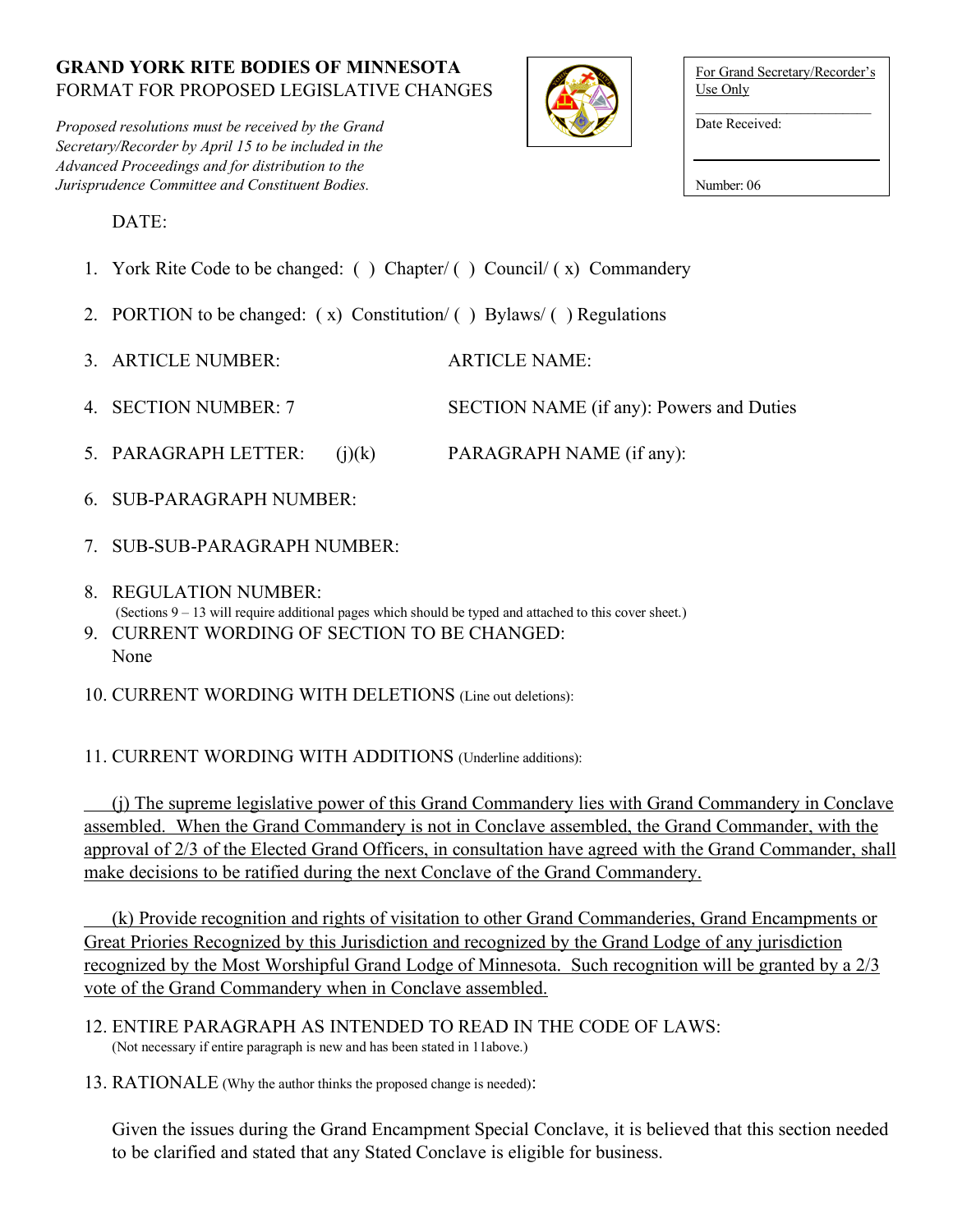# 14. PROPOSERS - PRINTED NAMES, SIGNATURE, OFFICE and CHAPTER/COUNCIL/COMMANDERY

NUMBERS of submitting members. (NOTE: Must be signed by no less than three members of the Grand York Rite or by the High Priest, Illustrious Master, or Commander; or Grand Officer and attested under Seal.)

| Brian Dimatteo |           | Grand Recorder, GCMN |      |     |
|----------------|-----------|----------------------|------|-----|
| Printed Name   | Signature | Office               | Body | No. |
| Printed Name   | Signature | Office               | Body | No. |
| Printed Name   | Signature | Office               | Body | No. |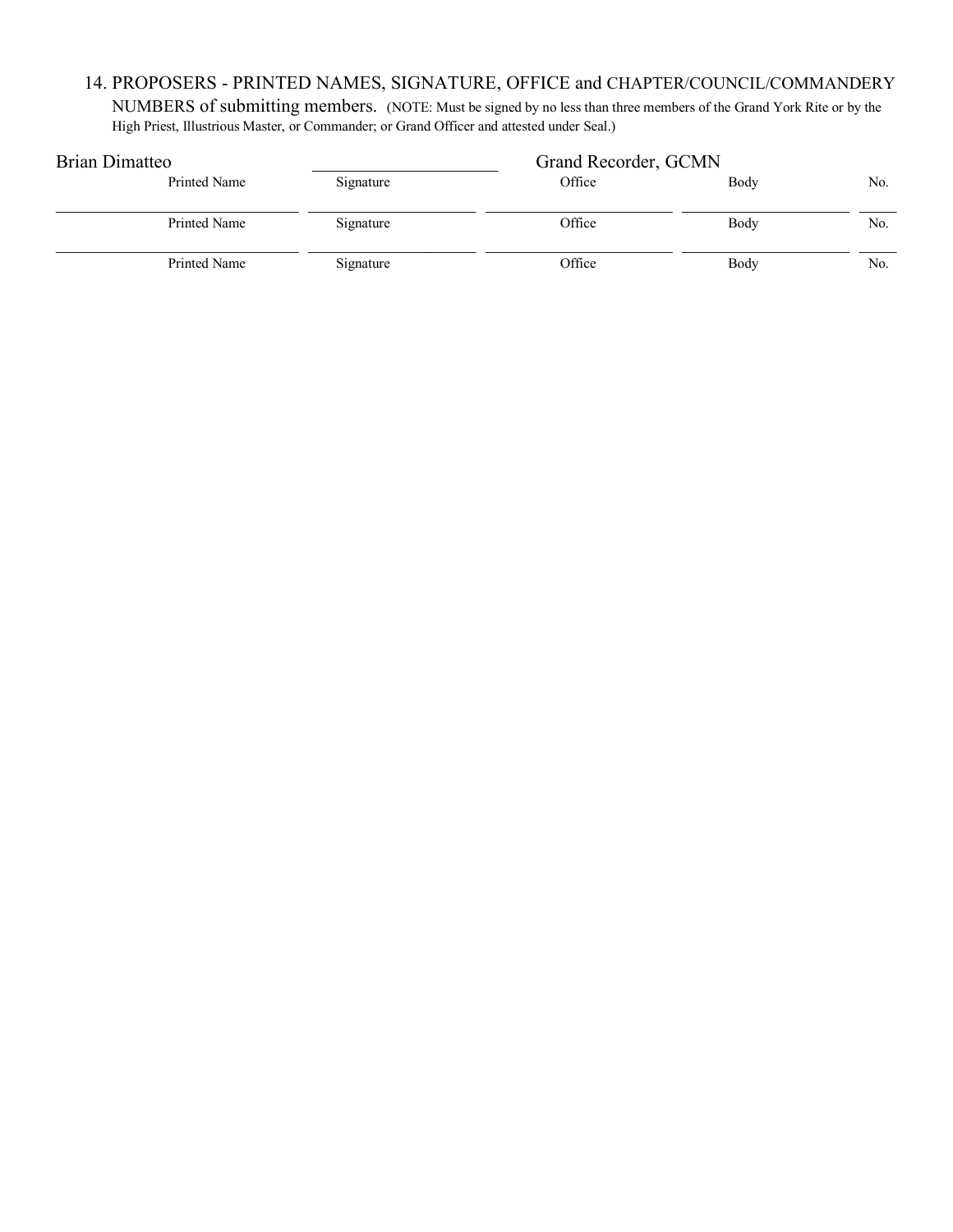*Proposed resolutions must be received by the Grand Secretary/Recorder by April 15 to be included in the Advanced Proceedings and for distribution to the Jurisprudence Committee and Constituent Bodies.*



| For Grand Secretary/Recorder's |
|--------------------------------|
| Use Only                       |
| Date Received:                 |

Number 07:

DATE:

- 1. York Rite Code to be changed: ( ) Chapter/ ( ) Council/ ( x) Commandery
- 2. PORTION to be changed:  $(x)$  Constitution/ $(y)$  Bylaws/ $(y)$  Regulations
- 3. ARTICLE NUMBER: ARTICLE NAME:
- 4. SECTION NUMBER: 9 SECTION NAME (if any): Powers and Duties
- 5. PARAGRAPH LETTER: PARAGRAPH NAME (if any):
- 6. SUB-PARAGRAPH NUMBER:
- 7. SUB-SUB-PARAGRAPH NUMBER:
- 8. REGULATION NUMBER:
- (Sections 9 13 will require additional pages which should be typed and attached to this cover sheet.) 9. CURRENT WORDING OF SECTION TO BE CHANGED:
	- Section 9. The officers of the Grand Commandery shall be:

Grand Commander Deputy Grand Commander Grand Generalissimo Grand Captain General Grand Senior Warden Grand Junior Warden Grand Prelate Grand Treasurer Grand Recorder Grand Standard Bearer Grand Sword Bearer Grand Warder Grand Sentinel

who shall be elected at the Conclave, with the exception of the Grand Prelate, Grand Standard Bearer, Grand Sword Bearer, Grand Warder, Grand Sentinel and, who shall be appointed by the Grand Commander.

10. CURRENT WORDING WITH DELETIONS (Line out deletions):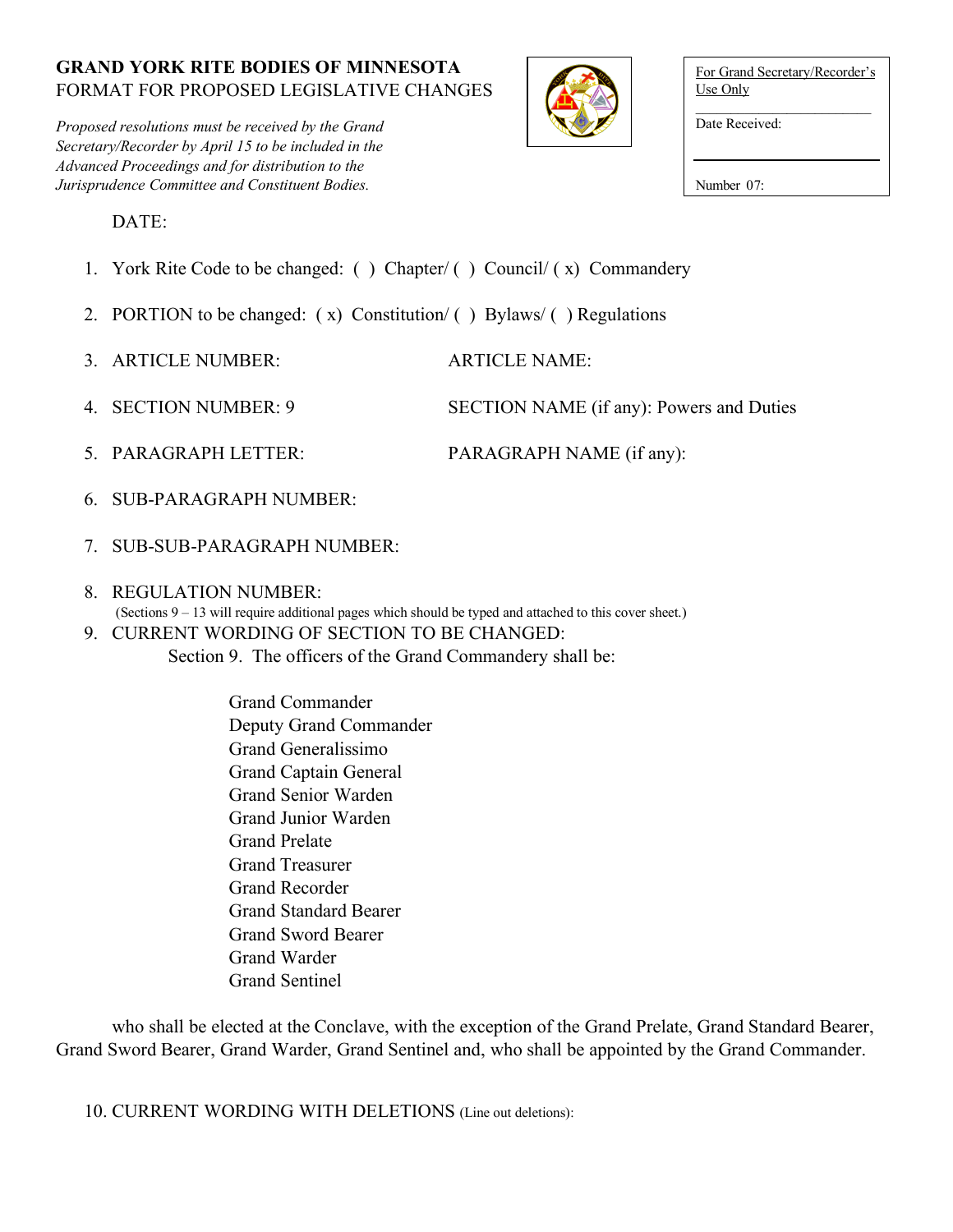#### 11. CURRENT WORDING WITH ADDITIONS (Underline additions):

Section 9. The officers of the Grand Commandery shall be:

Grand Commander Deputy Grand Commander Grand Generalissimo Grand Captain General Grand Senior Warden Grand Junior Warden Grand Prelate Grand Treasurer Grand Recorder Grand Standard Bearer Grand Sword Bearer Grand Warder Grand Sentinel Grand Guard (up to 5)

who shall be elected at the Conclave, with the exception of the Grand Prelate, Grand Standard Bearer, Grand Sword Bearer, Grand Warder, Grand Sentinel and Grand Guard, who shall be appointed by the Grand Commander.

- 12. ENTIRE PARAGRAPH AS INTENDED TO READ IN THE CODE OF LAWS: (Not necessary if entire paragraph is new and has been stated in 11above.)
- 13. RATIONALE (Why the author thinks the proposed change is needed):

Given the issues during the Grand Encampment Special Conclave, it is believed that this section needed to be clarified and stated that any Stated Conclave is eligible for business.

14. PROPOSERS - PRINTED NAMES, SIGNATURE, OFFICE and CHAPTER/COUNCIL/COMMANDERY NUMBERS of submitting members. (NOTE: Must be signed by no less than three members of the Grand York Rite or by the High Priest, Illustrious Master, or Commander; or Grand Officer and attested under Seal.)

| Brian Dimatteo |           | Grand Recorder, GCMN |      |     |
|----------------|-----------|----------------------|------|-----|
| Printed Name   | Signature | Office               | Body | No. |
| Printed Name   | Signature | Office               | Body | No. |
| Printed Name   | Signature | Office               | Body | No. |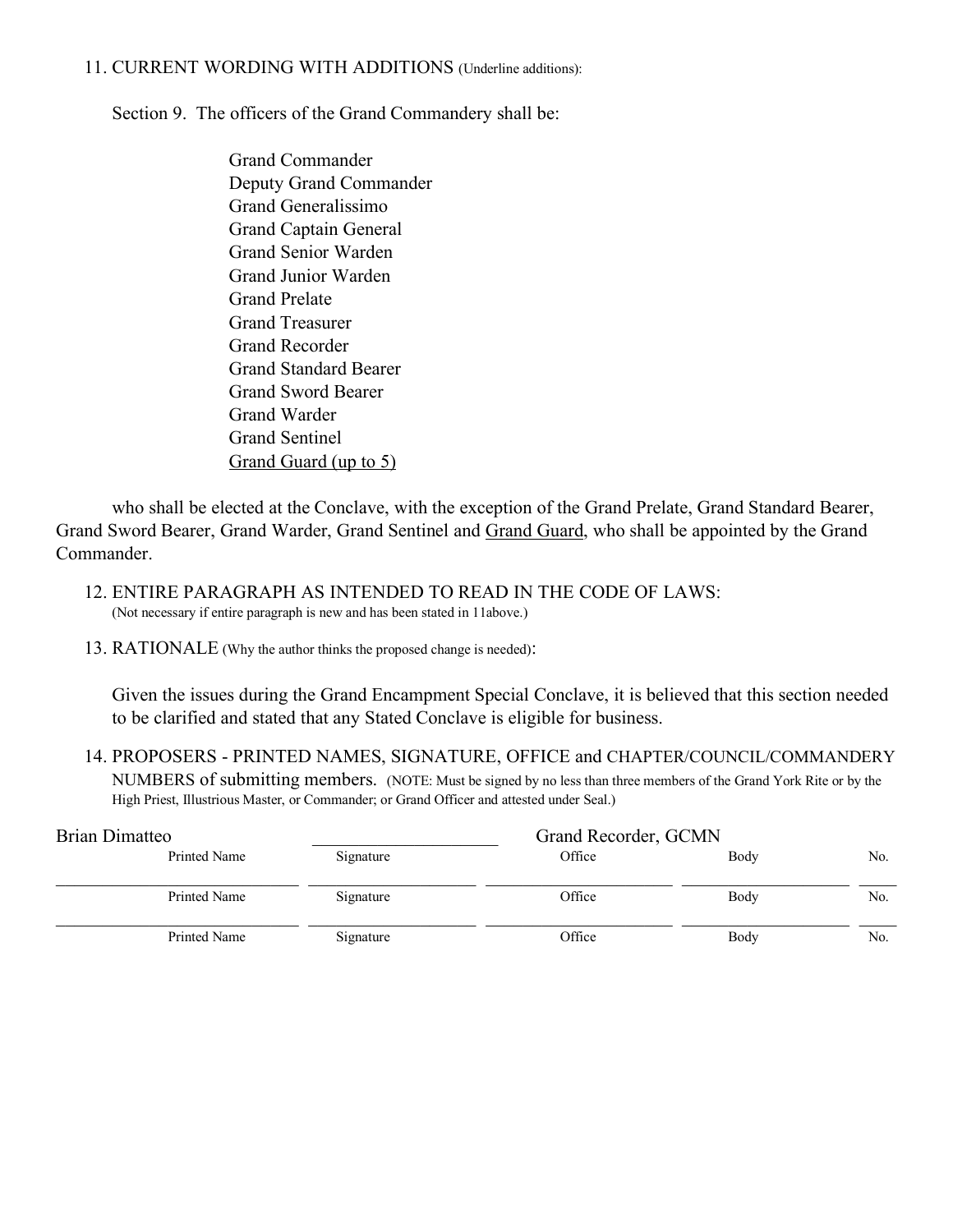*Proposed resolutions must be received by the Grand Secretary/Recorder by April 15 to be included in the Advanced Proceedings and for distribution to the Jurisprudence Committee and Constituent Bodies.*



| For Grand Secretary/Recorder's<br>Use Only |
|--------------------------------------------|
| Date Received:                             |
| Number: 08                                 |

DATE:

- 1. York Rite Code to be changed: ( ) Chapter/ ( ) Council/ ( x) Commandery
- 2. PORTION to be changed:  $(x)$  Constitution/ $( )$  Bylaws/ $( )$  Regulations
- 3. ARTICLE NUMBER: ARTICLE NAME:
- 4. SECTION NUMBER: 11 SECTION NAME (if any): Powers and Duties
- 5. PARAGRAPH LETTER: PARAGRAPH NAME (if any):
- 6. SUB-PARAGRAPH NUMBER:
- 7. SUB-SUB-PARAGRAPH NUMBER:
- 8. REGULATION NUMBER:
- (Sections 9 13 will require additional pages which should be typed and attached to this cover sheet.)
- 9. CURRENT WORDING OF SECTION TO BE CHANGED:

Section 11. No Knight Templar shall be eligible to any office in the Grand Commandery, except that of Grand Prelate, unless he shall be at the time a member thereof.

- 10. CURRENT WORDING WITH DELETIONS (Line out deletions):
- 11. CURRENT WORDING WITH ADDITIONS (Underline additions):

Section 11. No Knight Templar shall be eligible to any office in the Grand Commandery, except that of Grand Prelate and Grand Guard, unless he shall be at the time a member thereof.

- 12. ENTIRE PARAGRAPH AS INTENDED TO READ IN THE CODE OF LAWS: (Not necessary if entire paragraph is new and has been stated in 11above.)
- 13. RATIONALE (Why the author thinks the proposed change is needed):

Given the issues during the Grand Encampment Special Conclave, it is believed that this section needed to be clarified and stated that any Stated Conclave is eligible for business.

14. PROPOSERS - PRINTED NAMES, SIGNATURE, OFFICE and CHAPTER/COUNCIL/COMMANDERY NUMBERS of submitting members. (NOTE: Must be signed by no less than three members of the Grand York Rite or by the High Priest, Illustrious Master, or Commander; or Grand Officer and attested under Seal.)

Brian Dimatteo **Brian Dimatteo Brian Dimatteo GCMN**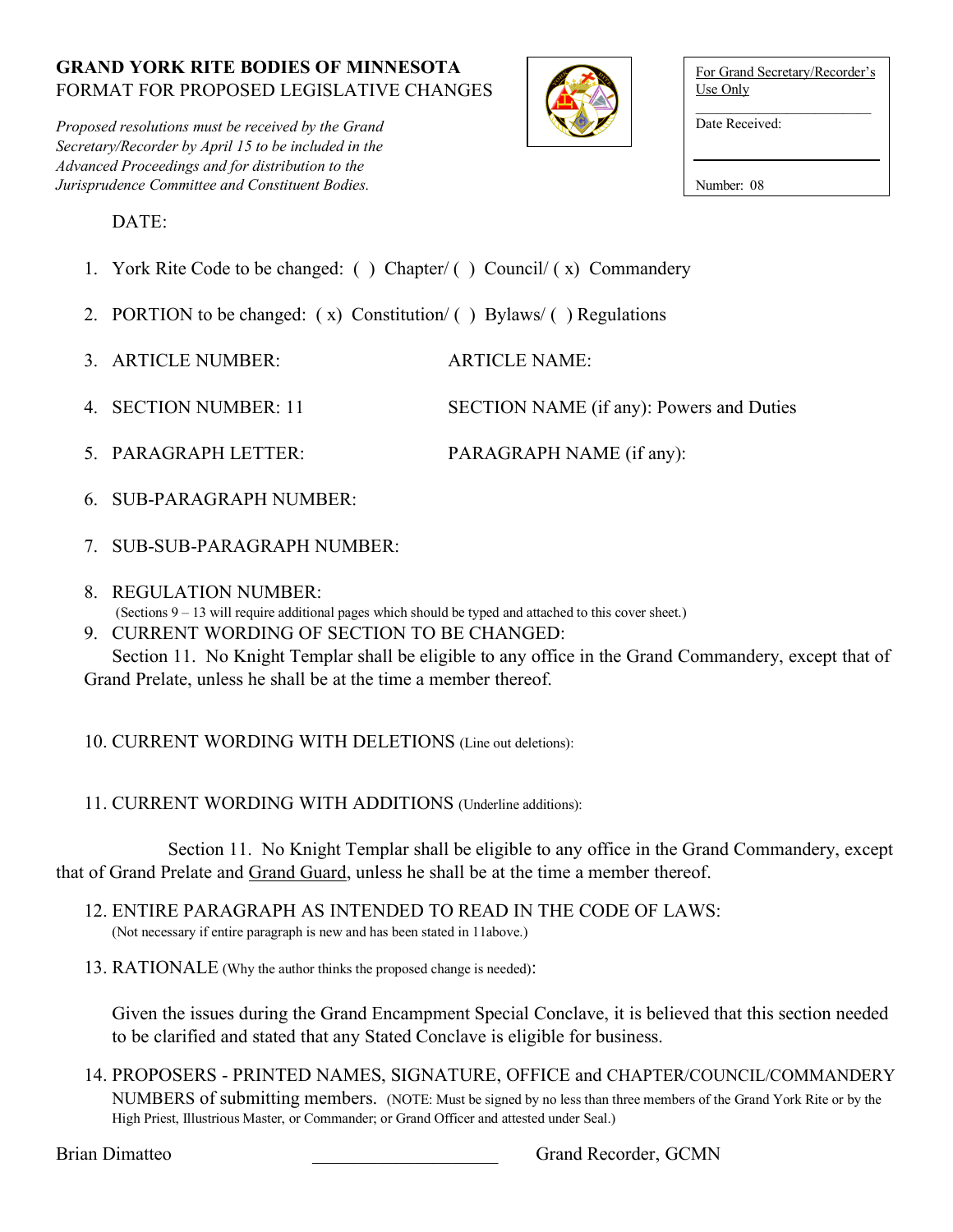| Printed Name | Signature | Office | Body | No. |
|--------------|-----------|--------|------|-----|
| Printed Name | Signature | Office | Body | No. |
| Printed Name | Signature | Office | Body | No. |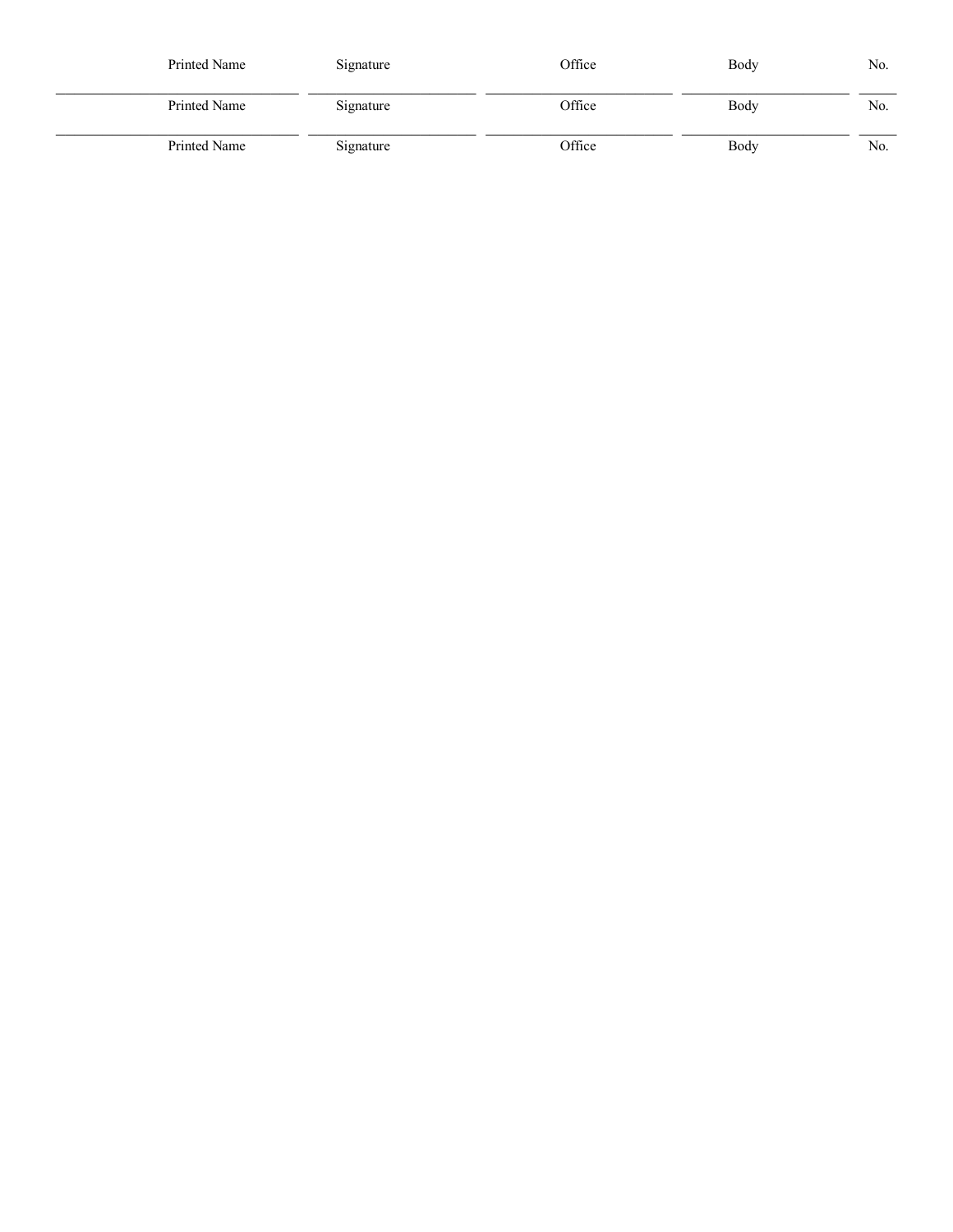*Proposed resolutions must be received by the Grand Secretary/Recorder by March 15 to be included in the Advanced Proceedings and for distribution to the Jurisprudence Committee and Constituent Bodies.*



| For Grand Secretary/Recorder's<br>Use Only |
|--------------------------------------------|
| Date Received:                             |
|                                            |

Number: 09

DATE:

- 1. York Rite Code to be changed: () Chapter/() Council/ $(X)$  Commandery
- 2. PORTION to be changed:  $(X)$  Constitution/ $()$  Bylaws/ $()$  Regulations
- 3. ARTICLE NUMBER: N/A ARTICLE NAME: N/A
- 4. SECTION NUMBER: 14(i) SECTION NAME (if any): GENERAL DUTIES OF

- **OFFICERS**
- 5. PARAGRAPH LETTER: N/A PARAGRAPH NAME (if any): N/A
- 6. SUB-PARAGRAPH NUMBER: N/A
- 7. SUB-SUB-PARAGRAPH NUMBER: N/A
- 8. REGULATION NUMBER: (Sections 9 – 13 will require additional pages which should be typed and attached to this cover sheet.)
- 9. CURRENT WORDING OF SECTION TO BE CHANGED:

Section 14. The Grand Commander shall have the following specific powers and duties but the enumeration shall not be deemed a limitation thereof: […]

- 10. CURRENT WORDING WITH DELETIONS (Line out deletions):
- 11. CURRENT WORDING WITH ADDITIONS (Underline additions):

(i) Aides and Assistants. The Grand Commander may appoint such Aides and Assistants as he may deem necessary in order to assist him or his staff to carry out their responsibilities. Such Aides or Assistants shall not be installed, shall not have rank, and shall not be entitled to honors other than those to which they are otherwise entitled.

- 12. ENTIRE PARAGRAPH AS INTENDED TO READ IN THE CODE OF LAWS: (Not necessary if entire paragraph is new and has been stated in 11above.)
- 13. RATIONALE (Why the author thinks the proposed change is needed):

To ensure both a continuity of operations for the Grand Commandery (in the case of an Assistant Grand Recorder, Assistant Grand Treasurer, or Assistant Recorder-Treasurer) or to support ongoing projects, directives, or special tasking of the Grand Commander, the Grand Commander should be granted clear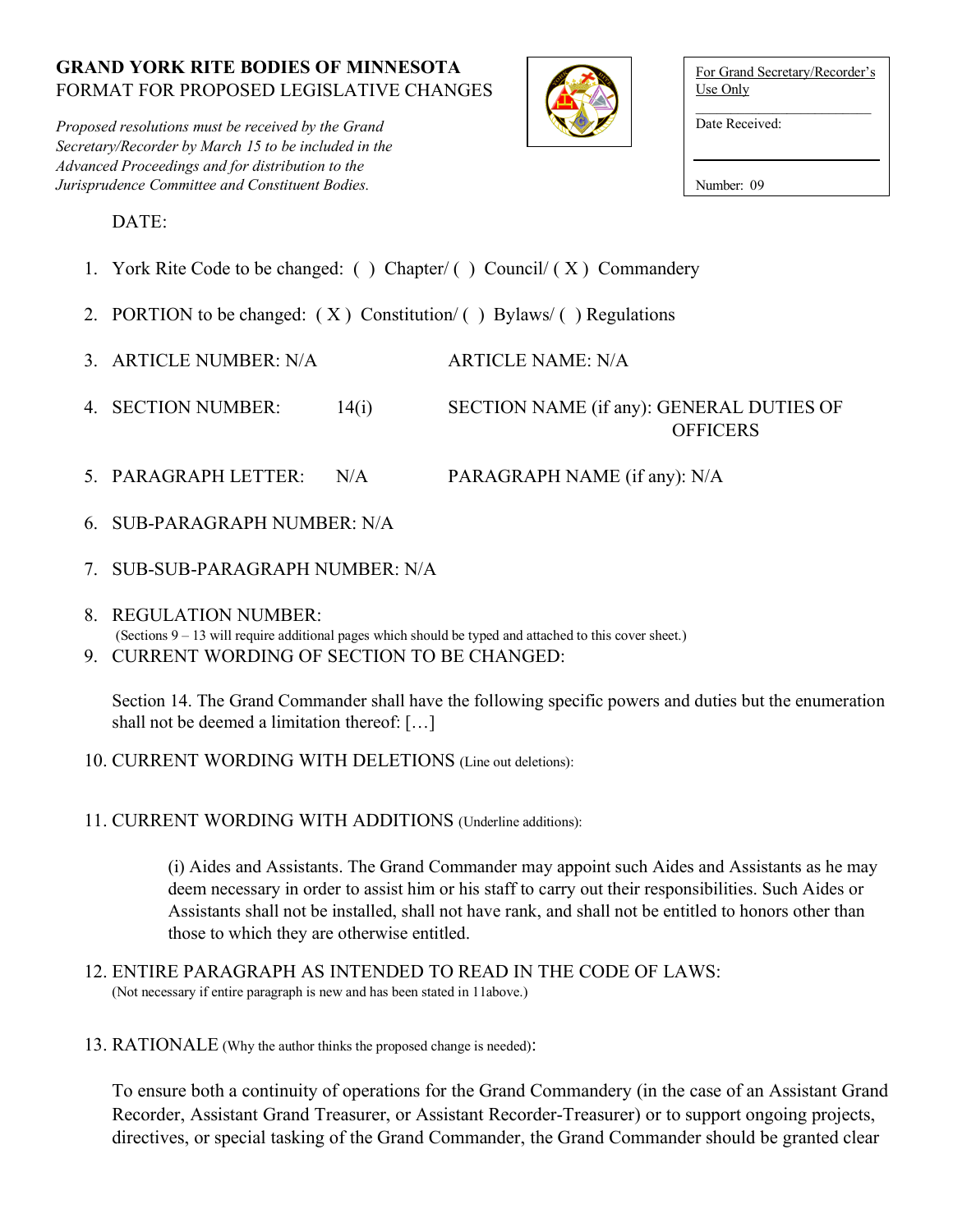constitutional authority to name aides and/or assistants to support the ongoing operations of the Grand Commandery and Templary in Minnesota

14. PROPOSERS - PRINTED NAMES, SIGNATURE, OFFICE and CHAPTER/COUNCIL/COMMANDERY

NUMBERS of submitting members. (NOTE: Must be signed by no less than three members of the Grand York Rite or by the High Priest, Illustrious Master, or Commander; or Grand Officer and attested under Seal.)

| Printed Name | Signature | Office | Body | No. |
|--------------|-----------|--------|------|-----|
| Printed Name | Signature | Office | Body | No. |
| Printed Name | Signature | Office | Body | No. |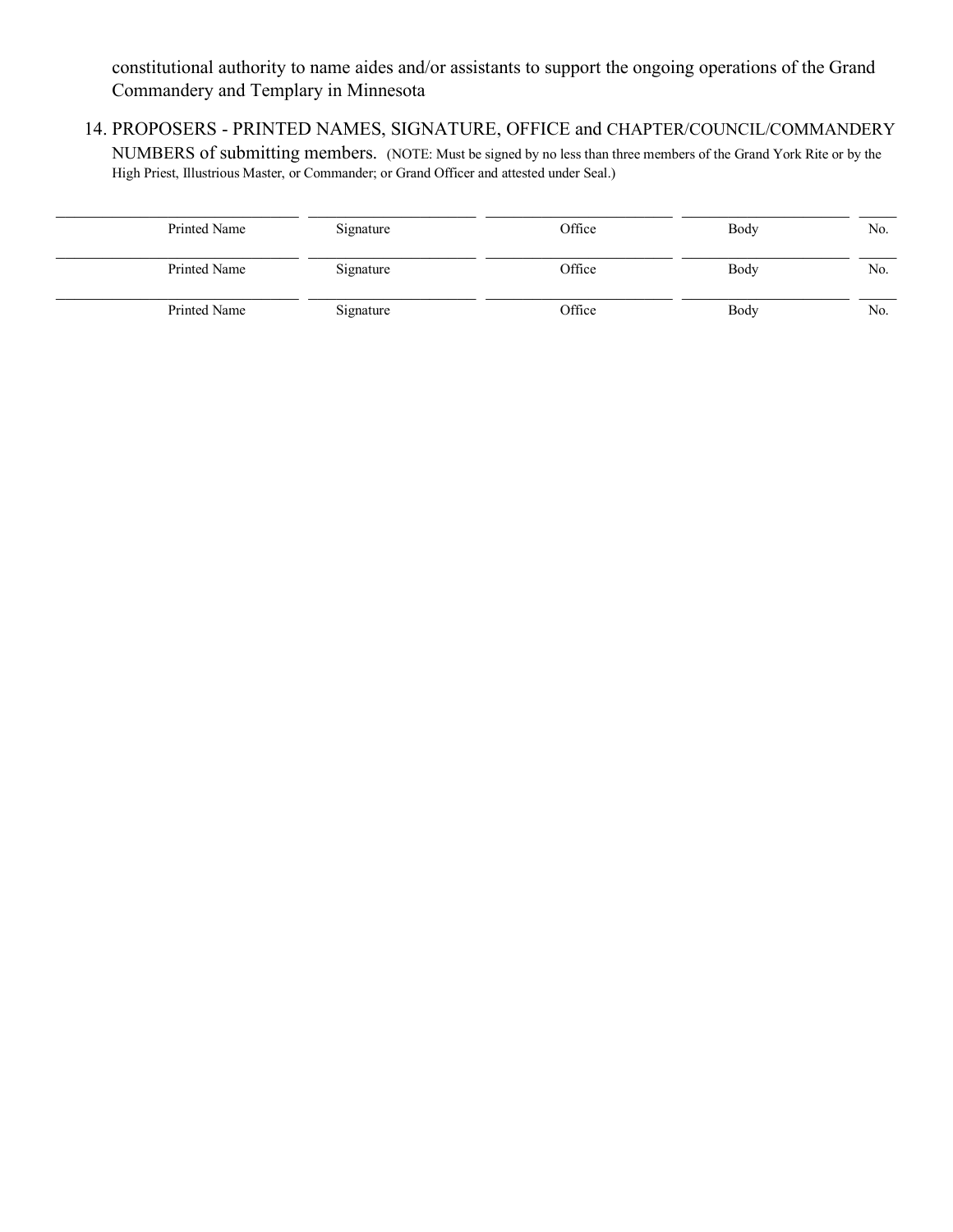*Proposed resolutions must be received by the Grand Secretary/Recorder by April 15 to be included in the Advanced Proceedings and for distribution to the Jurisprudence Committee and Constituent Bodies.*



| For Grand Secretary/Recorder's<br>Use Only |
|--------------------------------------------|
| Date Received:                             |
| Number: 10                                 |

DATE:

- 1. York Rite Code to be changed: ( ) Chapter/ ( ) Council/ ( X ) Commandery
- 2. PORTION to be changed:  $(X)$  Constitution/ $()$  Bylaws/ $()$  Regulations
- 3. ARTICLE NUMBER: ARTICLE NAME:
- voting therin

4. SECTION NUMBER:6 SECTION NAME (if any):Conduct of conclaves and

5. PARAGRAPH LETTER: PARAGRAPH NAME (if any):

- 6. SUB-PARAGRAPH NUMBER:
- 7. SUB-SUB-PARAGRAPH NUMBER:
- 8. REGULATION NUMBER:
- (Sections 9 13 will require additional pages which should be typed and attached to this cover sheet.)
- 9. CURRENT WORDING OF SECTION TO BE CHANGED: Each member (except honorary members) shall be entitled, when present at any Grand Conclave, to one vote in all the proceedings, except that the presiding officer shall vote only in case of a tie, when he shall decide the issue. Such members, except Past Grand Commanders and Past Commanders, may, if absent, vote by proxy, said proxy being any duly Elected and installed officer of the same Commandery and being present and producing a certificate of appointment signed by his principal. Unless otherwise provided herein or by Grand Encampment law, all questions shall be decided by a majority vote of all votes cast.
- 10. CURRENT WORDING WITH DELETIONS (Line out deletions): Each member (except honorary members) shall be entitled, when present at any Grand Conclave, to one vote in all the proceedings, except that the presiding officer shall vote only in case of a tie, when he shall decide the issue. Such members, except Past Grand Commanders and Past Commanders, may, if absent, vote by proxy, said proxy being any duly Elected and installed officer of the same Commandery and being present and producing a certificate of appointment signed by his principal. Unless otherwise provided herein or by Grand Encampment law, all questions shall be decided by a majority vote of all votes cast.
- 11. CURRENT WORDING WITH ADDITIONS (Underline additions): Each member (except honorary members) shall be entitled, when present at any Grand Conclave, to one vote in all the proceedings, except that the presiding officer shall vote only in case of a tie, when he shall decide the issue. Such members, except Past Grand Commanders and Past Commanders, may, if absent, vote by proxy, said proxy being a member of the same Commandery and being present and producing a certificate of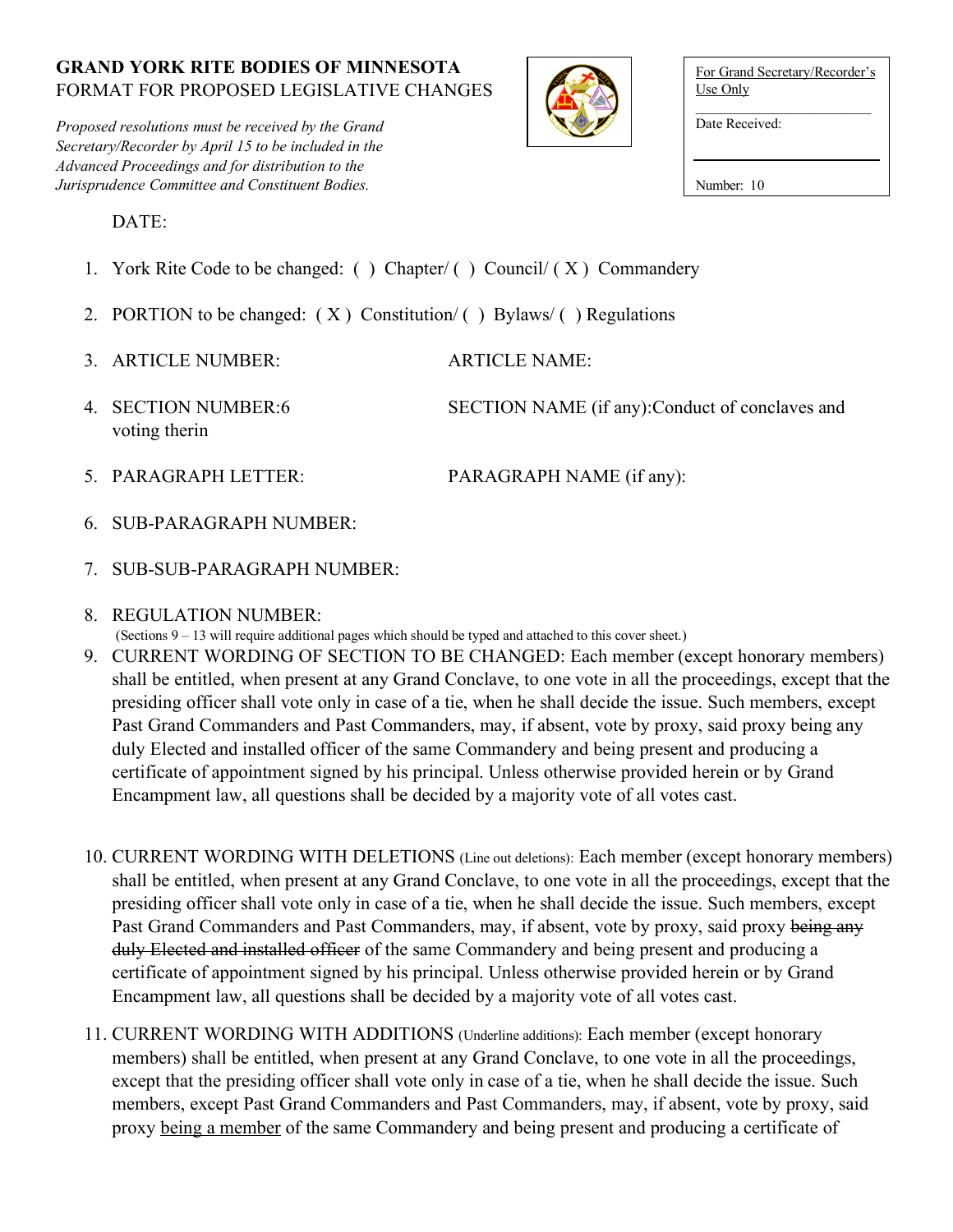appointment signed by his principal. Unless otherwise provided herein or by Grand Encampment law, all questions shall be decided by a majority vote of all votes cast.

- 12. ENTIRE PARAGRAPH AS INTENDED TO READ IN THE CODE OF LAWS: (Not necessary if entire paragraph is new and has been stated in 11above.)
- 13. RATIONALE (Why the author thinks the proposed change is needed): As the Grand Encampment allows any voting member of Grand Commanderies to carry proxy votes to Grand Encampment conclave so our Grand Commandery should allow any voting member of a constituent commandery to carry a proxy vote.
- 14. PROPOSERS PRINTED NAMES, SIGNATURE, OFFICE and CHAPTER/COUNCIL/COMMANDERY NUMBERS of submitting members. (NOTE: Must be signed by no less than three members of the Grand York Rite or by the High Priest, Illustrious Master, or Commander; or Grand Officer and attested under Seal.)

|           | <b>VE Deputy Grandmaster</b> |      |     |
|-----------|------------------------------|------|-----|
| Signature | Office                       | Body | No. |
|           | E Grand Generalissimo        |      |     |
| Signature | Office                       | Body | No. |
|           | E Grand Recorder             |      |     |
| Signature | Office                       | Body | No. |
|           |                              |      |     |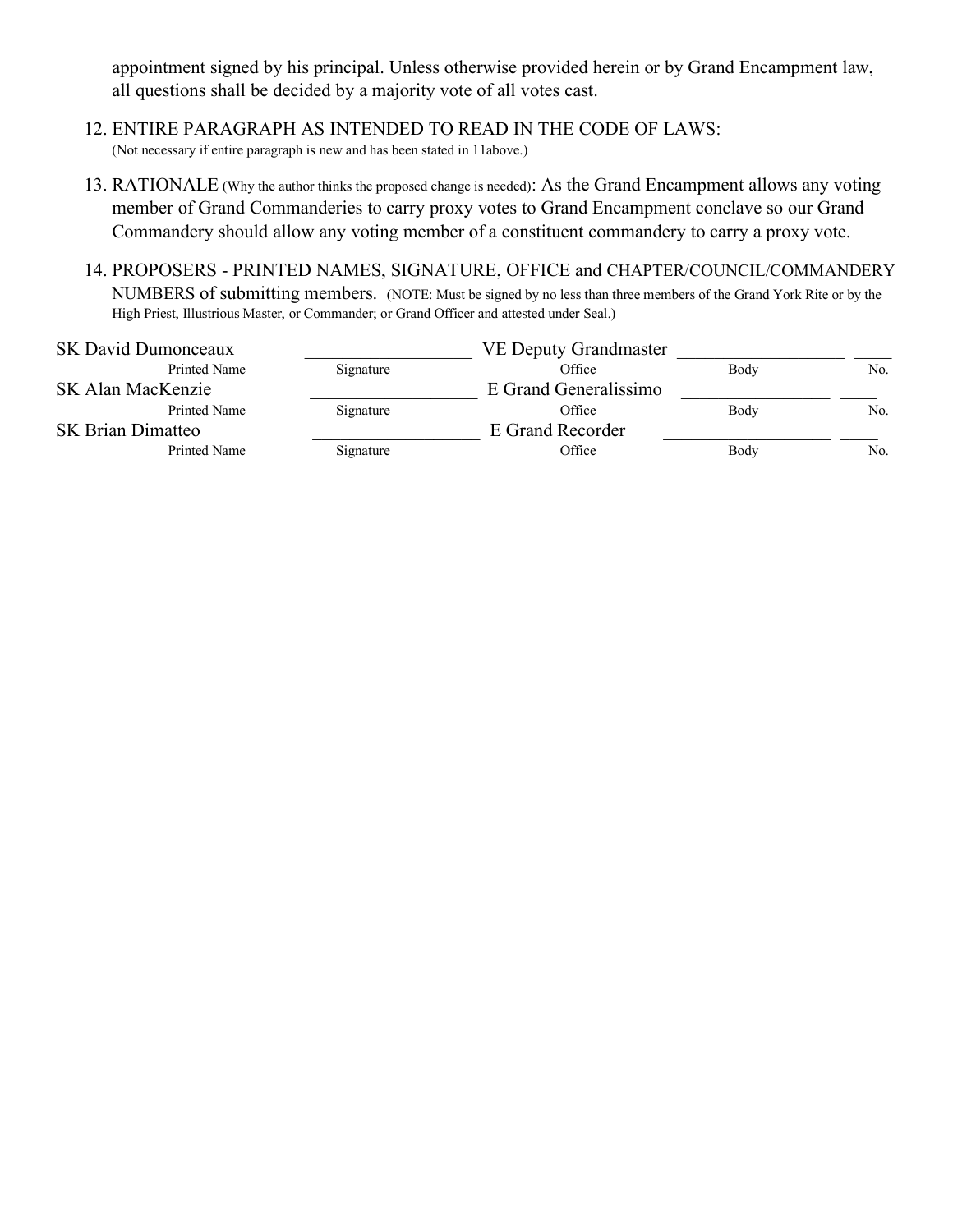*Proposed resolutions must be received by the Grand Secretary/Recorder by April 15 to be included in the Advanced Proceedings and for distribution to the Jurisprudence Committee and Constituent Bodies.*



| For Grand Secretary/Recorder's<br>Use Only |
|--------------------------------------------|
| Date Received:                             |
| Number: 11                                 |

DATE:

- 1. York Rite Code to be changed: ( ) Chapter/ ( ) Council/ ( x) Commandery
- 2. PORTION to be changed:  $(x)$  Constitution/ $(y)$  Bylaws/ $(y)$  Regulations
- 3. ARTICLE NUMBER: ARTICLE NAME:
- 

# 4. SECTION NUMBER: 107 SECTION NAME (if any): GRAND HONOR GUARD **COMMITTEE**

- 5. PARAGRAPH LETTER: PARAGRAPH NAME (if any):
- 6. SUB-PARAGRAPH NUMBER:
- 7. SUB-SUB-PARAGRAPH NUMBER:
- 8. REGULATION NUMBER: (Sections 9 – 13 will require additional pages which should be typed and attached to this cover sheet.)
- 9. CURRENT WORDING OF SECTION TO BE CHANGED: *Not applicable*
- 10. CURRENT WORDING WITH DELETIONS (Line out deletions):
- 11. CURRENT WORDING WITH ADDITIONS (Underline additions):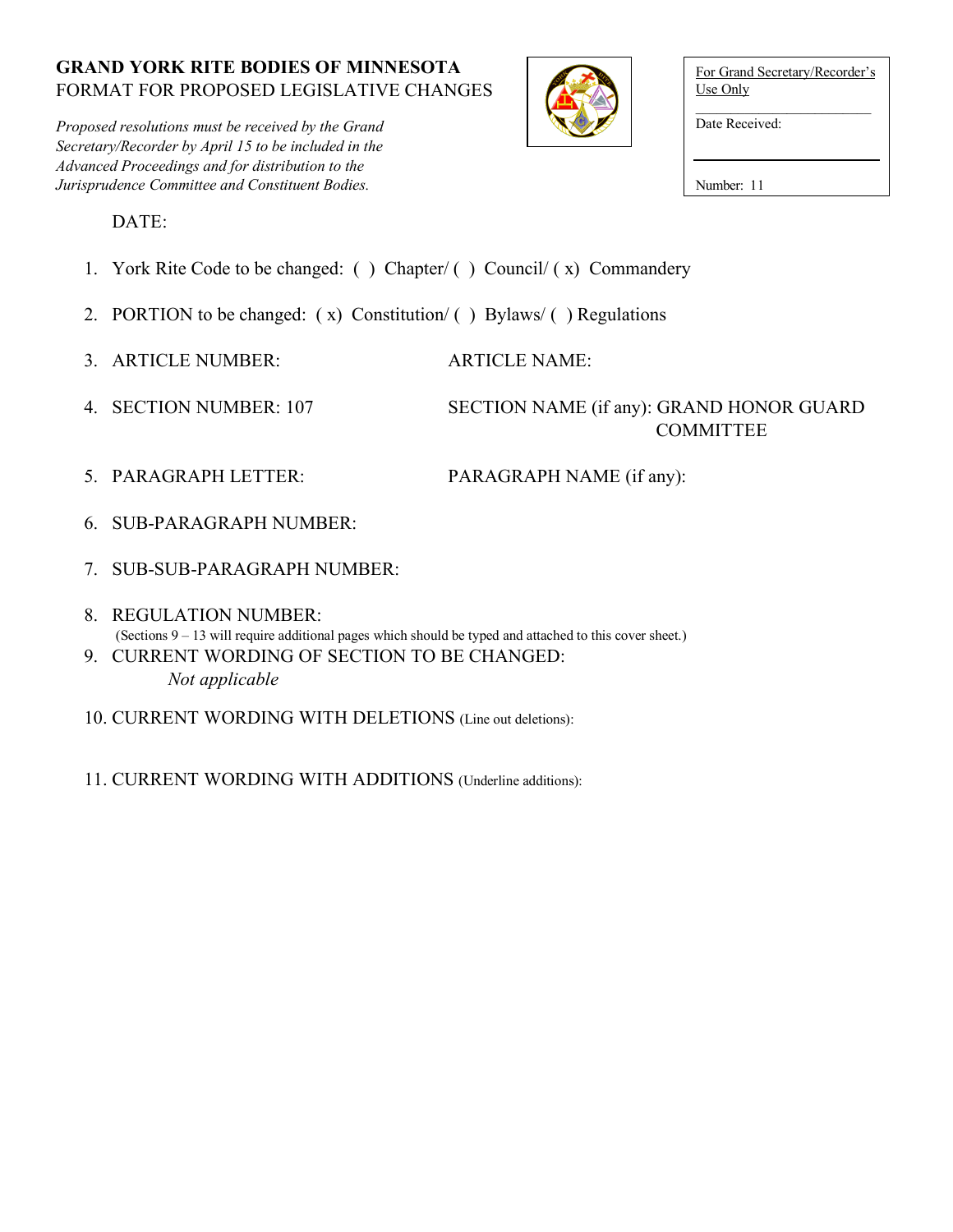#### GRAND HONOR GUARD COMMITTEE

#### **COMPOSITION**

#### Section 107.

The Grand Commandery Honor Guard Committee (Honor Guard, herein) is a standing committee. It will consist of members appointed annually by the Grand Commander upon recommendation of the Honor Guard membership. The Grand Commander shall appoint three administrative officers to the committee, with one appointed as Chair of the committee with the operating title of Captain, one appointed as Assistant Chair with the operating title of Sergeant Major, and one appointed as secretary-recorder with the operating title of Sergeant. The members of the Honor Guard Committee will submit a roster of duly screened and qualified Sir Knights, upon a unanimous vote of the Honor Guard as a whole, to the Grand Commander for appointment to committee membership. Those qualified Sir Knights will have passed the Honor Guard committee uniform skills-based entrance standards test. The committee shall have the authority to add additional duly qualified Sir Knights or may move a member to inactive status for cause. Removal of a standing member shall be either by a majority vote of the committee or by order of the Grand Commander. The Honor Guard shall meet quarterly for administrative and planning purposes; and more frequently as needed to address any deployment, logistical, or administrative issues that may arise.

### FUNCTIONS AND DUTIES

### Section 107.1

The Honor Guard will be responsible for:

- 1. Knights Templar Funeral Ceremonies
- 2. Knights Templar and Masonic funeral honor/casket/ramp guard detail
- 3. Flag presentation ceremonies
- 4. High-profile drill and ceremony events
- 5. Training Instruction on Drill and Ceremony for requesting Commanderies or Sir Knights
- 6. Training and instruction of prospective candidates for the Honor Guard
- 7. Review of Drill and Ceremony standards for testing Honor Guard candidates and for the Grand Commandery at-large, as requested
- 8. Other additional duties as may be assigned by the Grand Commander, The Officers of Grand Commandery assembled, or as deemed prudent by the Captain of the Honor Guard with the permission of the Grand Commander.

The Captain of the Honor Guard will be responsible for:

- 1. Calling meetings of the Honor Guard
- 2. Setting an agenda and presiding over Honor Guard meetings
- 3. Ensure that Honor Guard members are properly equipped or supplied with Honor Guard-specific uniform items and that members are prepared to deploy for Honor Guard activations or assistance.
- 4. Maintain open lines of communication with the Grand Commander, Grand Recorder, and Grand Treasurer.
- 5. Inform the Grand Commander of any changes to the membership of the Honor Guard Committee
- 6. Report all expenditures promptly to the Grand Recorder for applicable reimbursement.
- 7. Assist the Sergeant Major in instructing and inspecting the drill and ceremony capabilities of Honor Guard members and any potential candidates for the Honor Guard.
- 8. Submit quarterly reports of all Honor Guard activities to the Deputy Grand Commander and Grand Recorder.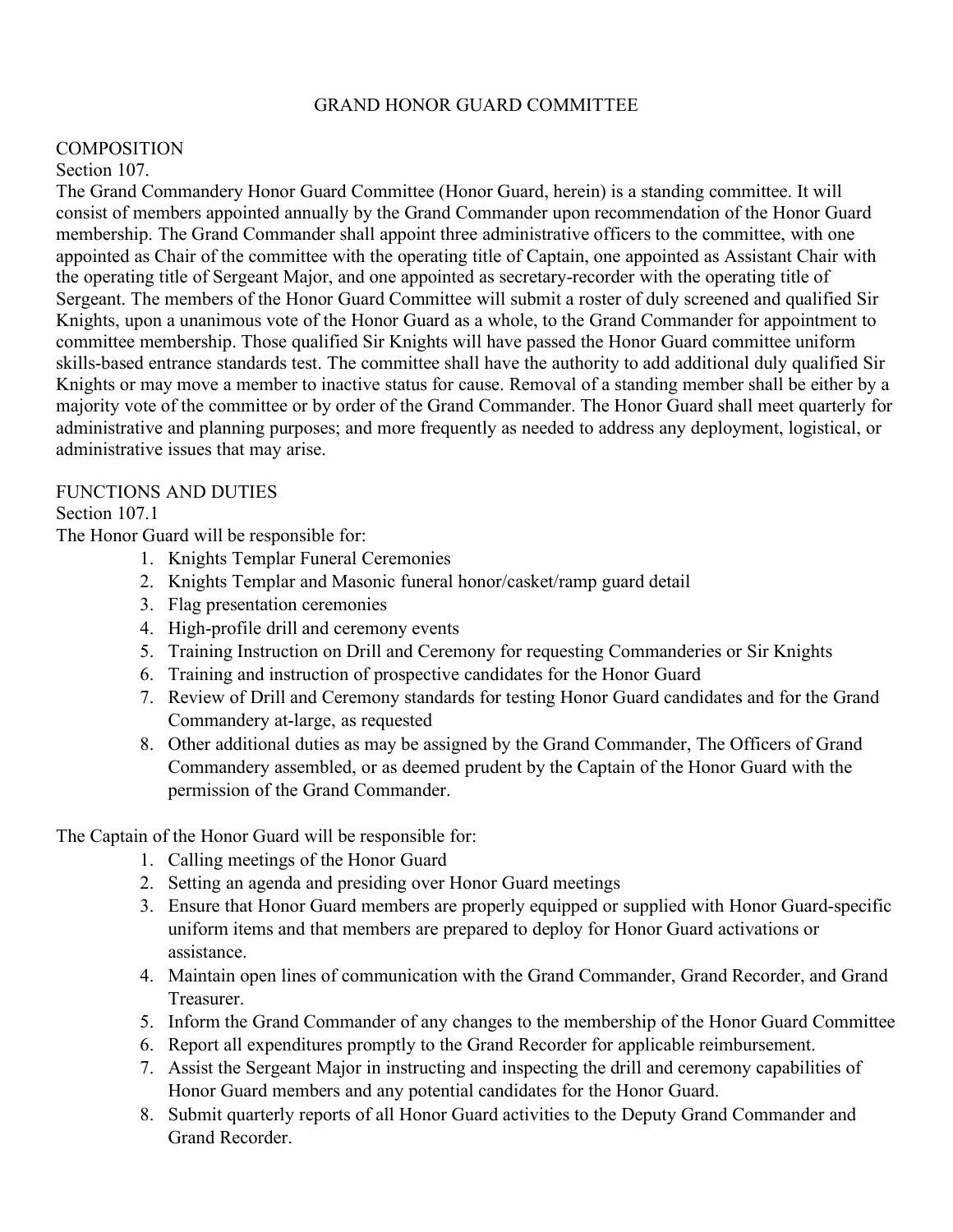9. Planning logistics, tactics, and personnel deployment for any Honor Guard activation; or assigning a deployment Commander to oversee and conduct these tasks for individual deployments.

The Sergeant Major of the Honor Guard will be responsible for:

- 1. Assisting the Captain in the performance of his duties as needed and, in his absence, assume command.
- 2. Maintain, refine, instruct, and inspect the drill and ceremony capabilities of the Honor Guard members and potential candidates for the Honor Guard.
- 3. Develop drill tactics to address unique or variable factors involved in the execution of duties by the Honor Guard when deployed and the training of newly assigned members.
- 4. With the Captain, develop and maintain a standardized testing methodology for measuring candidates' skill, aptitude, and abilities against minimum standards required for Honor Guard members and deployments.
- 5. Research possible additional training opportunities, if applicable, for the Honor Guard and Honor Guard members; and present such findings to the committee when in session.
- 6. Call the Honor Guard's in-service/continuing training sessions to train and ensure ongoing operational standards and skills maintenance of Honor Guard members for any regular, special, or foreseeable deployment operation requirements.

The Sergeant of the Honor Guard will be responsible for:

- 1. Recording minutes of Honor Guard meetings and submitting minutes to the Captain, and he to the Deputy Grand Commander for quarterly reporting.
- 2. Distribute consent agendas and prior meeting minutes to committee members before quarterly meetings, to include summaries of activities or special meetings since their last report.
- 3. Receiving and presenting the names and pertinent information to the Committee of any Sir Knight seeking consideration as a candidate for the Honor Guard.
- 4. Keep a record of dates for when a member joined the Honor Guard, trainings, and responses to service or deployment.

All members of the Honor Guard will be responsible for:

- 1. Attend meetings of the Honor Guard and respond to calls for Honor Guard deployments.
- 2. Maintaining operational skill efficiencies in drill and ceremony, sword drill, marching, funeral honors team, casket guard, ramp guard, flag presentations, and calling drill commands.
- 3. On limited notice, be prepared to respond to Honor Guard deployments for funerals, memorials, or similar duties.
- 4. Keep and maintain a uniform of the highest standard in complete working order, and report all equipment needs to the Captain of the Honor Guard as soon as possible.
- 5. Assist the Captain in researching and conducting outreach of equipment and uniform vendors to outfit the Honor Guard to achieve the best return on expenditures.
- 6. Engage in outreach efforts to inform Sir Knights, their families, Freemasons, and others of the duties and services the Honor Guard can provide.

# HONOR GUARD UNIFORM REGULATIONS

# Section 107.2

The uniform of the Grand Commandery Honor Guard shall be the same uniform prescribed for all current Grand Commandery Officers, including the use of the Templar Cross insignia, with the following additions,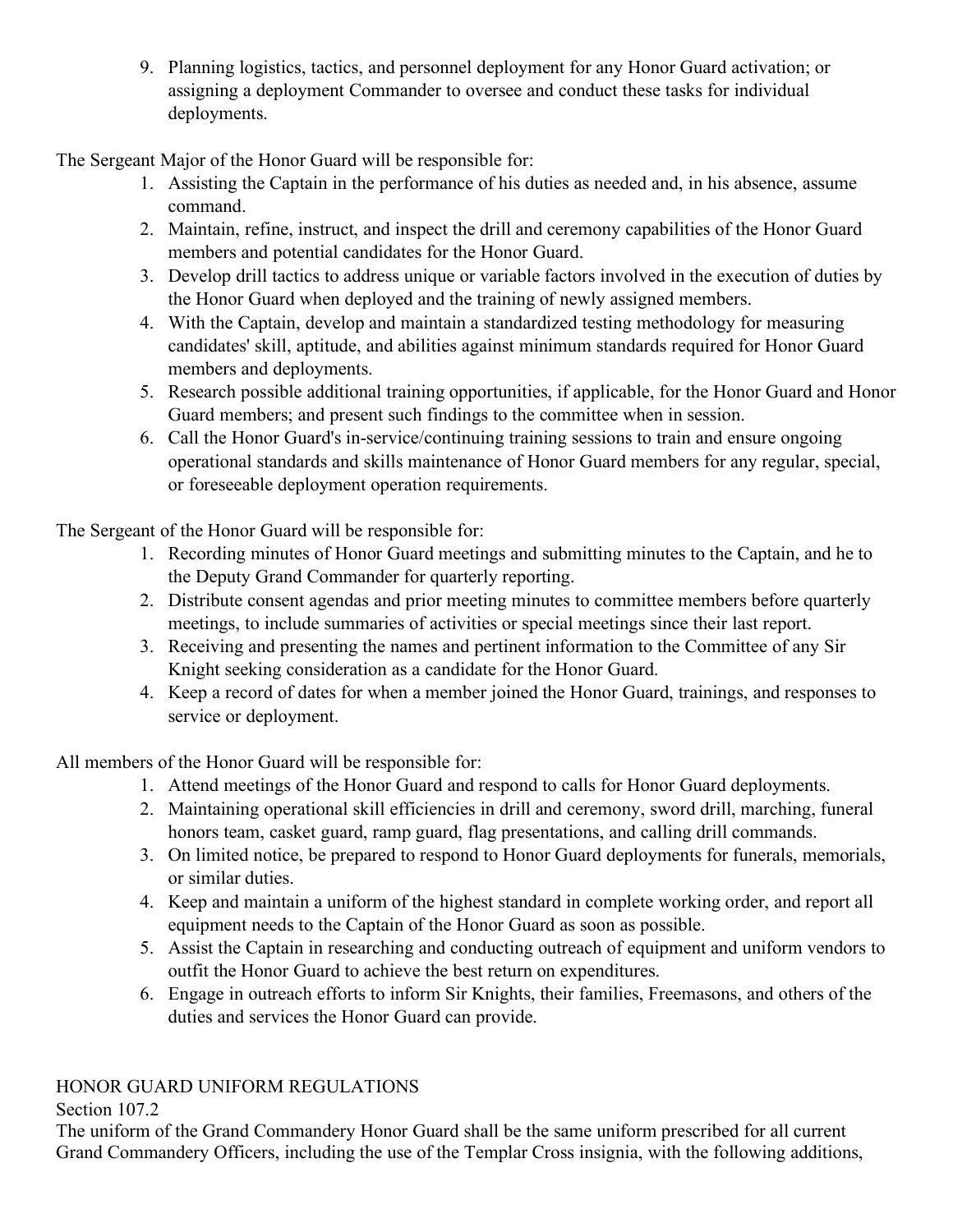variations, or exclusions. Members of the Honor Guard shall be allowed wear of the Honor Guard uniform at any event or activity that calls for the wear of a Knights Templar uniform, with exception to members of the Honor Guard who are a cast member for the conferring the Illustrious Order of the Red Cross, Order of Malta and the Mediterranean Pass, and the Order of the Temple; unless otherwise directed by the Grand Commander.

CLASS A HONOR GUARD UNIFORM UNIFORM COAT: Section 107.2.1

Specifications for short type dress coat:

A six-button double-breasted coat, form-fitting, extending just below the crotch, with peaked lapels; without shoulder straps or loops, black metal hooks, or pocket flaps. All buttons to be black with Templar design. Coat to be made of not less than 10 ounces black all wool tropical worsted cloth or comparable material. Vent in back extending from waistline to bottom with 3-1/2" overlap.

### BALANCE OF UNIFORM

Section 107.2.2

TROUSERS: To be black and of the same material as the coat, without outside stripes or ornamentation.

SHIRT: White dress shirt with pointed collar and button-up placket. French cuff shirts with templar-related cufflinks are not allowed, except for the use of the bowtie/dinner/mess dress variant of the uniform, as described below.

TIE: Plain, black, four-in-hand, or half-Windsor-knotted tie.

GLOVES: Cotton gloves shall be worn as a part of the uniform and shall be white for use during non-funerary or non-memorial deployments or activities. For all deployments involving casket guard, ramp guard, funeral honors team, or any other memorial-based deployment, black cotton gloves shall be worn

SOCKS: Black, non-athletic type socks

SHOES: Black low quarter lace-up oxford-style, ankle/chukka boot, lace-up or pull-on boot, with the ability to take polish and be shined. Use of metal "cheater bars" for the heels of the footwear shall be permitted.

# USE OF UNITED STATES NAVAL UNIFORM ALLOWED

Section 107.2.3.

The use of a United States Navy NCO/CPO or Officer's dress blues uniform may substitute for items prescribed in Section 107.2.1

MESS DRESS/FORMAL UNIFORM VARIANT FOR CLASS A HONOR GUARD UNIFORM Section 107.2.4

When deployed as a unit at a formal/"black-tie" or dining event in uniform, all Honor Guard members are to implement entire and consistent wear of following

BOW TIE: a bow tie, solid black in color, made of silk or equal quality material.

SHIRT: A plain-front, white dress shirt with a full fold-down pointed collar capable of taking shirt studs and cufflinks.

SHIRT STUDS: U.S. military black onyx studs with gold backing, or similar.

CUFFLINKS: U.S. military or similar black onyx studs with gold backing, or Commandery/Templar-related cufflinks with a gold backing may be worn.

WHEN ATTENDING AS A SOLE MEMBER: an individual Sir Knight of the Honor Guard may implement the Mess Dress uniform variant with the Honor Guard Captain's approval to attend an event in uniform, provided that the Grand Commander has granted permission for attendance in uniform, if applicable within this Constitution.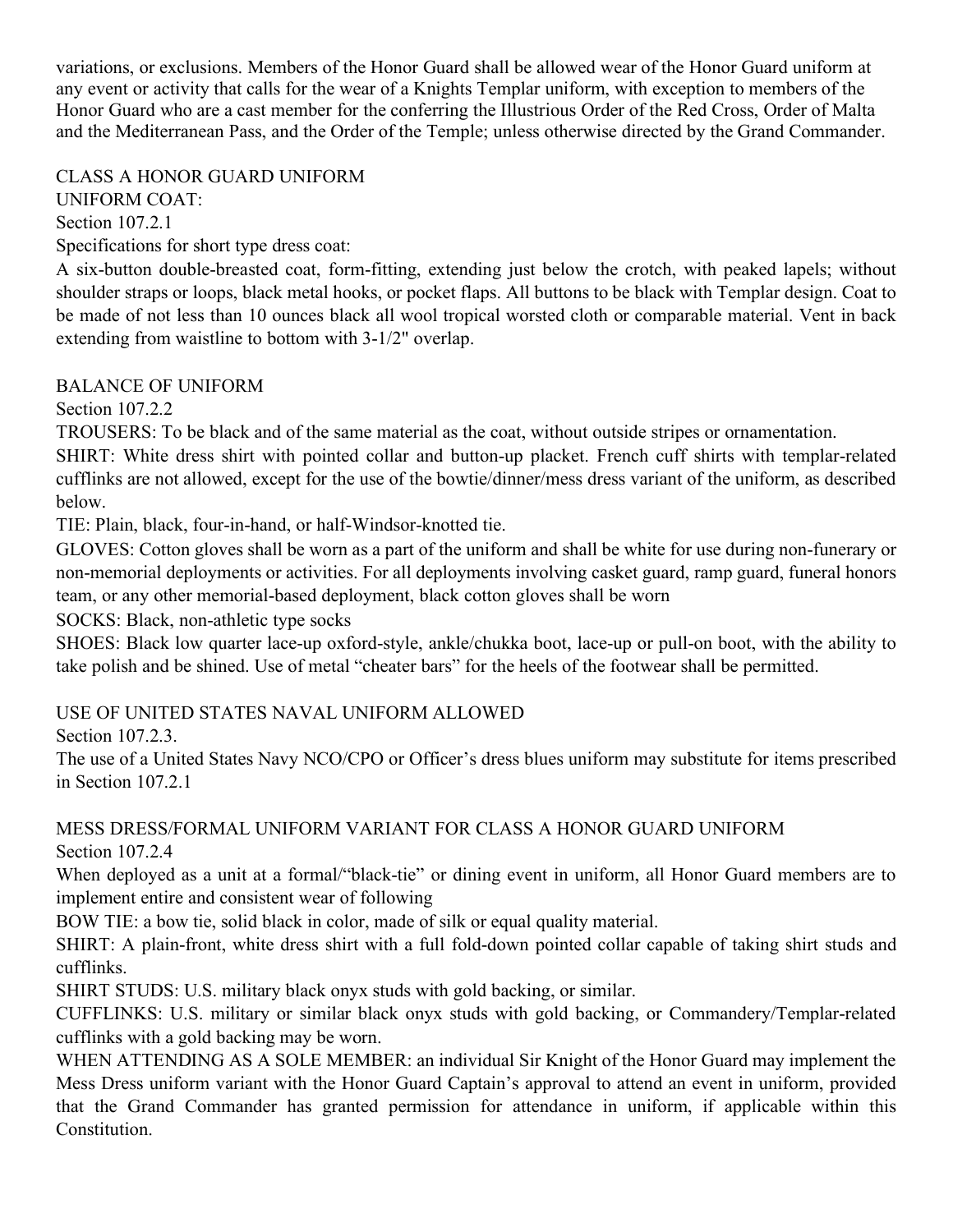# HONOR GUARD UNIFORM VARIANTS - CURRENT MEMBERS IN GOOD STANDING ONLY: 107.2.4.1

Former members of the Honor Guard shall not have the privilege to utilize any uniform contained in section 107, unless otherwise stated within.

### CLERGICAL VARIANT FOR CLASS A UNIFORM

Section 107.2.5

A Sir Knight elected Prelate of a constituent Commandery or appointed as Grand Prelate, or who is a former Prelate or Grand Prelate Emeritus, who is also an ordained clergyman or seminarian of the Christian faith, may substitute the use of a clergical shirt or collar in accord with their liturgical office, as appropriate, in lieu of the uniform shirt and tie prescribed above when conducting chaplaincy duties or affairs as part of the Honor Guard.

### GRAND OFFICER EMBLEMS AND COLORS ALLOWED ONLY

Section 107.3.1

A member of the Honor Guard shall not wear any shoulder boards or straps, collar devices, sleeve, cap device or adornments, belt, belt buckle, or other items specific to a Past Grand Commander, Past Grand Prelate, or any other office other than a current Grand Officer when deployed and conducting duties as a member of the Honor Guard, excepting for circumstances as outlined in section 107.12

### EMBLEMS

Section 107.3.2

The emblem to be used or worn on the uniforms of the Grand Honor Guard shall be the Templar Cross, scarlet in color.

### SHOULDER STRAPS

Section 107.3.3

The Shoulder Straps of the Grand Honor Guard of the Grand Commandery shall be bright red, silk velvet, two inches wide by four inches long, with one row of gold bullion embroidery, three-eighths of an inch wide, with the Templar Cross, one-inch square, of gold bullion embroidery in the center of the strap. Gold Mylar may be used as an alternative to gold bullion.

### SLEEVE AND COLLAR EMBLEMS

Section 107.3.4

Neatly attached, bullion crosses and insignias may be worn with the above coat for shoulder and sleeve insignia. Metal crosses and insignias shall be used for collar insignia

### SLEEVE EMBLEM:

Section 107.3.5

1 1/2" from the bottom of the sleeves shall be a Templar Cross of red silk velvet, bordered with eight single rows of 26 gilt or gold bullion embroidery, three-sixteenths of an inch wide, with the outside measurements of said cross including embroidery to be 1 1/2" square. Direct sleeve embroidery of the emblem that adheres to the spirit of the historical emblems shall be acceptable.

# COLLAR EMBLEM

Section 107.3.6

On the collar of the coat shall be a 1" Templar Cross, composed of metal, in gold and scarlet, with a red glass or fine gem affixed in the center.

LAPEL EMBLEM – STATION INSIGNIA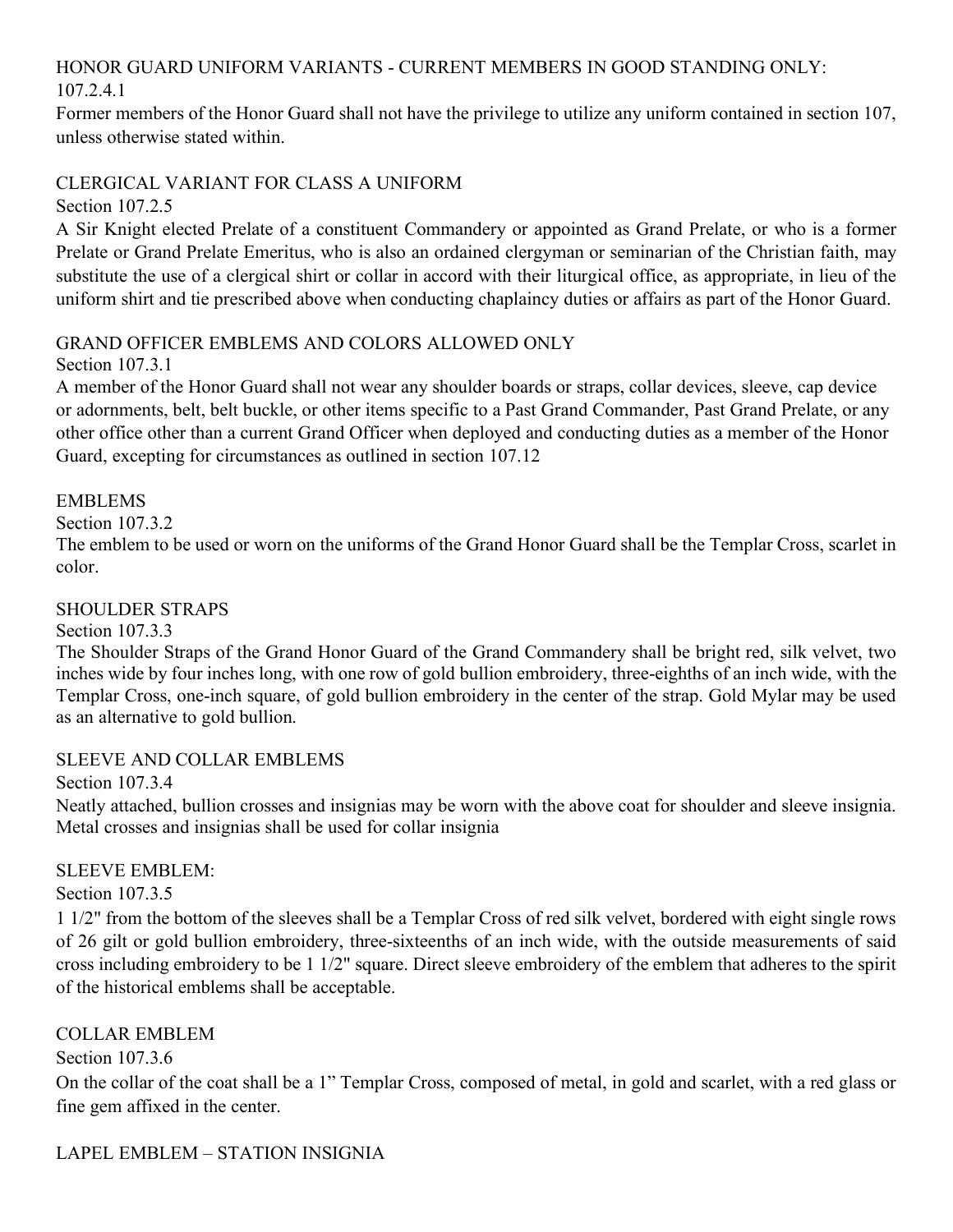#### Section 107.3.7

On the lapel of the coat shall be the station insignia of the Grand Honor Guard, which shall not exceed 1 1/2" in diameter. The Grand Honor Guard may select its own style of insignia by a majority vote of its own membership and with final permission of the Grand Commander if brought forth for his approval. Selection of said insignia shall be in accord with, and guided by, the spirit and tenets of the Order of the Temple. Former members of the Honor Guard shall not have the privilege of continued wear of the Honor Guard insignia.

If a Grand Officer who is entitled to different station brass is also a member of the Grand Honor Guard, and entitled to the insignia of the same, it is left to the discretion of the Grand Commander which insignia takes precedent for wear on that Sir Knight's uniform, with preference given to the Honor Guard station insignia.

### SERVICE STRIPES

### Section 107.4

One stripe is authorized for every three (3) years of membership in the Order, with a maximum number of ten (10) stripes worn. A member may add the next service stripe due six (6) months in advance of their unit anniversary. Membership need not have been continuous.

### SERVICE STRIPES – HOW COMPOSED

#### Section 107.4.1

A goldenlite, rayon-embroidered diagonal stripe, 3/16-inch-wide and 1–5/16 inches long, on a black or midnight blue background that forms a 3/32– inch border around the stripe. All Sir Knights are authorized to wear the service stripes. U.S. Army Dress Blues service stripes are acceptable for use in this manner.

### SERVICE STRIPES – HOW WORN

#### Section 107.4.2

The service stripes are worn centered on the outside bottom half of the left sleeve on the Dress Uniform Coat. The service stripe is placed at an angle of 45 degrees with the lower end toward the inside seam of the sleeve, one-half inch above the emblem, with centerline of the stripe(s) centered on the sleeve. in line with the center of the sleeve emblem outlined in Section 107.3.5. For each additional three years of honorable service, another service stripe is added above and parallel to the first stripe, with a 1/16- inch space between stripes. Wear of the Honor Guard service stripes by past/former members of the Honor Guard may be permitted by a one-time decree of the Grand Commander.

### WEAR OF JEWELS ON UNIFORM

#### Section 107.5

All Officers of the Grand Commandery and Constituent Commanderies shall wear the jewel of their respective office during incumbency in office. Only Templar Jewels are to be worn on the Templar Uniform. Jewels of office, meritorious jewels, badge of Commanderies, Malta, and Red Cross jewel may be worn on the left breast, placed in the order named, from the wearer's right to left. A Drill Corps badge qualifies as a Templar Jewel. Jewels should be affixed to a ribbon drape, and a military-style ribbon rack used to hang said drapes from the uniform coat.

Jewels, except for the Knight Commander of the Temple (due to lack of a breast jewel for this distinction) and any Grand Encampment breast badge-style commendations, are worn in the order of precedence from the wearer's right to left, in one or more rows, with 1/8-inch space between rows. No more than three medals are worn in any one row, and no more than one row worn unless the number of constitutionally required jewels required exceeds three worn at a time. Sir Knights will not start a second row unless they are authorized to wear four or more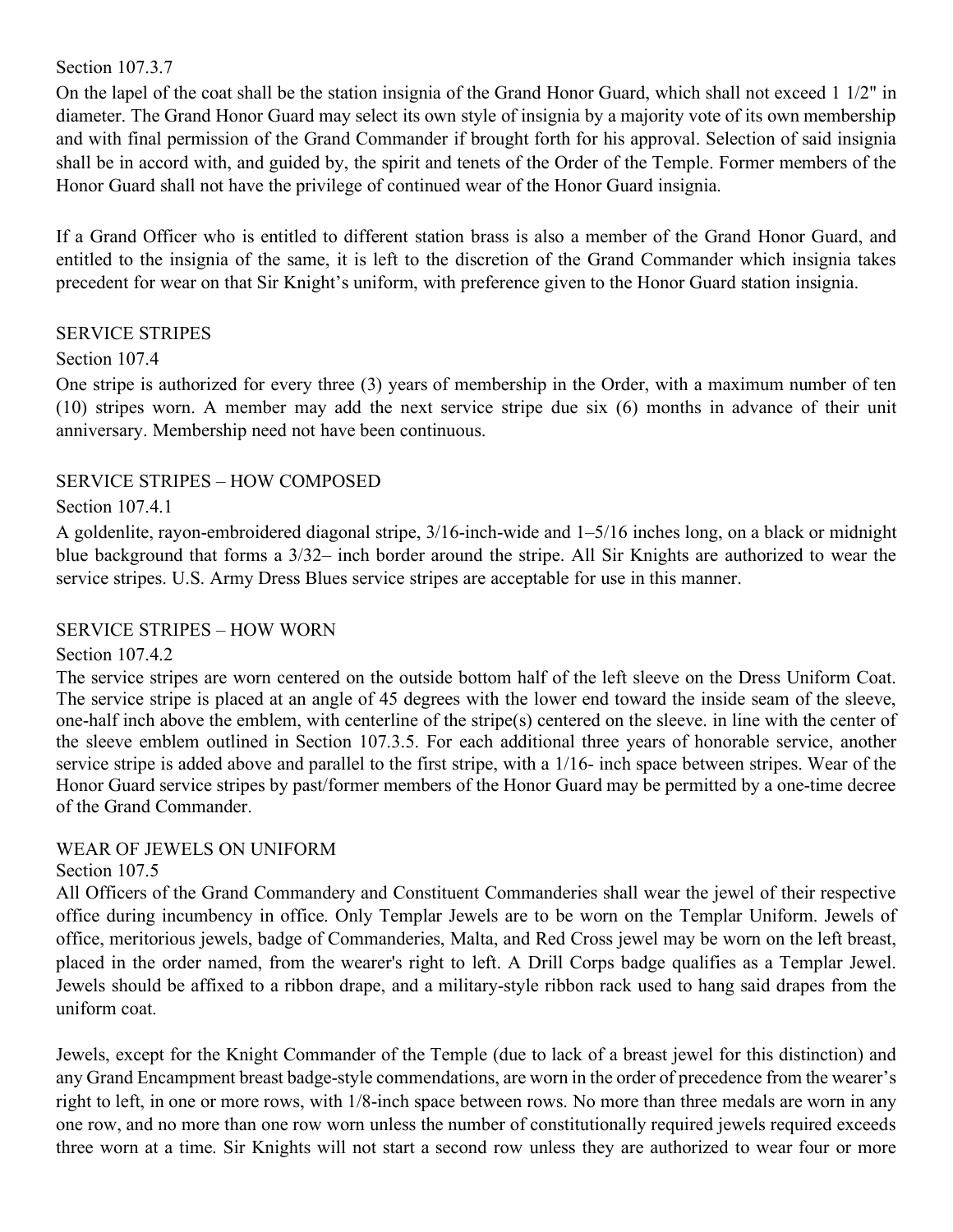medals. Jewels will not overlap within a row. When more than one row of jewels is worn, the second row is positioned so that the jewel pendants on the row below are visible. The second row will either contain the same number of medals or less than the row below. The top row of medals is centered over the row immediately below.

Jewels are to be centered on the left breast pocket and with the top edge of the jewel drapes even with the top of the pocket lip.

ORDER OF MALTA JEWEL REQUIRED Section 107.5.1 All Sir Knights shall wear the jewel for the Order of Malta as one of their selected jewels.

# JEWELS – SUCCESSION OF PRIORITY ON UNIFORM

Section 107.5.2

Jewels are worn in the following descending order named, centered on the left breast atop the breast pocket: Knights Templar Cross of Honor jewel, Honorary Grand Officer/Past Grand Commander/Grand Prelate Emeritus jewel, Current Grand officer's jewel, Grand Commandery Meritorious Service Medal jewel, Current/Past/Honorary Constituent Commandery officer's jewel Commandery Merit Badge, Order of Malta jewel, Illustrious Order of the Red Cross jewel.

# HONORARY JEWELS

Section 107.5.3

The holder of an honorary title shall be privileged to wear the jewel to which such honorary title applies, provided that such jewel must bear specific notation of the honorary title.

# PAST COMMANDERS ASSOCIATION JEWEL

Section 107.5.4

The commonly accepted jewel of the Past Commander's Association of Minnesota, or that of the Past Commanders Association of another jurisdiction, may substitute the jewel of a Commander or Past Commander at the wearer's discretion and shall be worn with the same succession of priority as a Commandery Merit Badge.

# MERITORIOUS AWARDS, WEARING THEREOF AND PROHIBITION FROM WEARING SAME Section 107.5.5

All recipients of meritorious awards shall wear the emblem of said award on their Uniforms. No member shall wear the emblems of meritorious or service awards unless he has attained or earned the proper mark of distinction of such emblems.

# KTEF CRUSADERS CROSS

Section 107.5.6

Wear of the Knight Templar Eye Foundation (KTEF) Crusader's Cross, granted for philanthropic activity to the KTEF, is permissible for wear on the Honor Guard Uniform. The Crusader's Cross shall be worn on the right breast of the uniform coat.

# KTEF MEMBERSHIP AWARD

Section 107.5.7

The KTEF Membership award shall be worn on the uniform coat's right breast, in accordance with its status as a Grand Encampment award.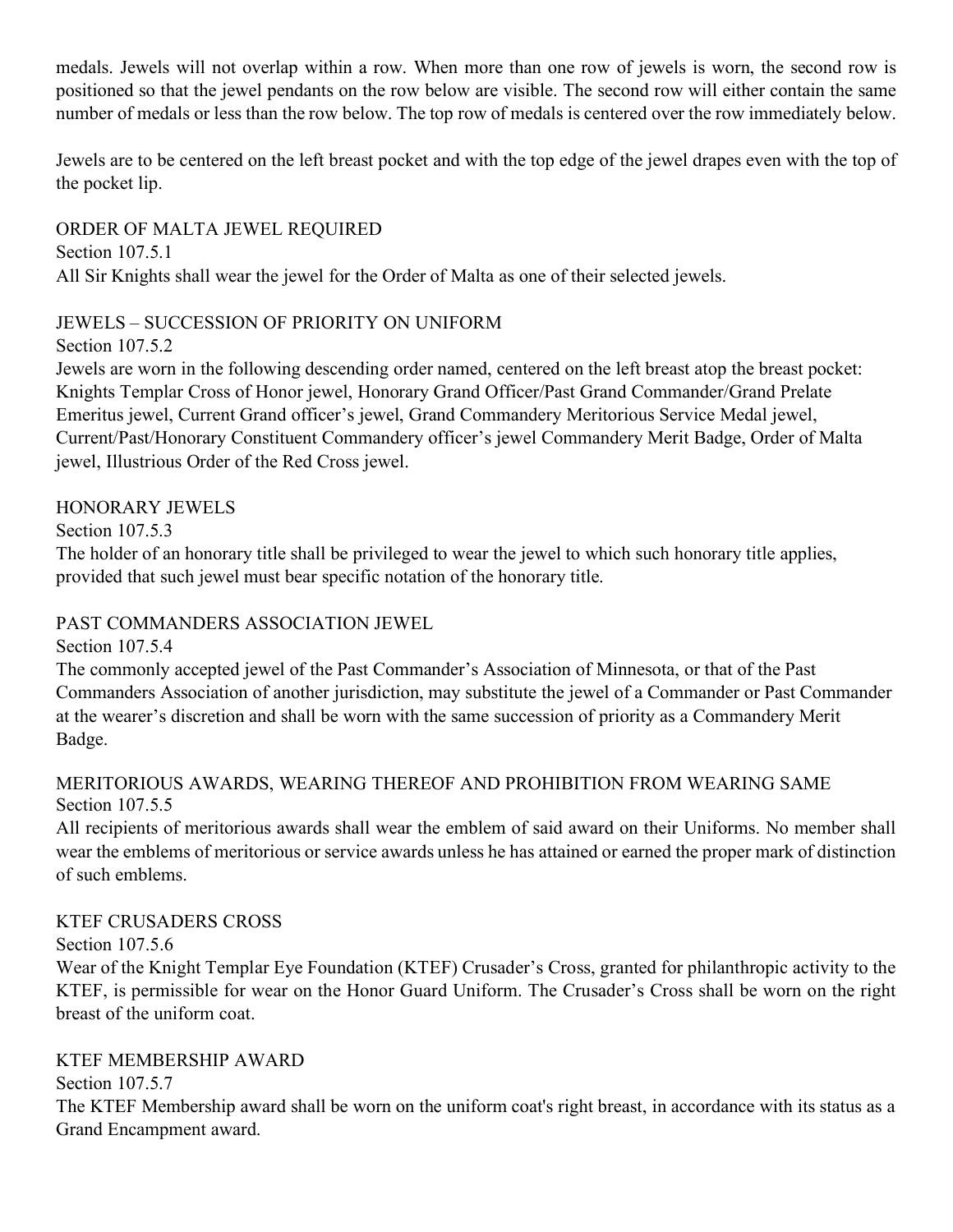#### KNIGHT TEMPLAR CROSS OF HONOR AND KNIGHT COMMANDER OF THE TEMPLE Section 107.5.8

Wear of the collar/neck ribbons for the Knight Templar Cross of Honor and the Knight Commander of the Temple, in accordance with Grand Commandery of Minnesota protocols on placement, shall be allowed in lieu of wearing a breast jewel. The wear of a breast jewel and the corresponding collar/neck ribbon for the same award simultaneously shall not be allowed.

# WEAR OF OTHER GRAND ENCAMPMENT OR OTHER GRAND COMMANDERY JURISDICTION COMMENTATIONS

### Section 107.5.9

Other commendations awarded by the Grand Encampment of Knights Templar shall be worn by the recipient Honor Guard on the right breast of the uniform coat, centered on the breast, and parallel with the jewels on the left side of the coat, and descending from there, as needed. The wear of any commendation from another Grand Commandery Jurisdiction shall be worn in accordance with that jurisdiction's regulations, provided they do not conflict with those of the Grand Commandery of Minnesota

# NAMEPLATE – COMPOSITION AND WEAR THEREOF

# Section 107.6

The uniform nameplate for the Honor Guard uniform shall be composed of metal, plastic, or composite, with white lettering on a black field, one (1) inch in height, and three (3) inches wide. The nameplate shall have three (3) lines of lettering, with the uppermost line of lettering in a font size at least double that of the second line, with the first line stating the Sir Knights name (full first name, middle initial, full last name, and suffix as applicable), with the second line stating GRAND HONOR GUARD, and the third line stating GRAND COMMANDERY OF MINNESOTA. The nameplate is to be worn directly above, and centered with, the jewels on the uniform.

# ADOPTION OF THE VETERAN SERVICE AND YORK RITE LEADERSHIP UNIFORM BARS Section 107.7

The use of the commonly accepted Veterans Service and York Rite Leadership recognition bars shall be adopted for use within the Grand Commandery Honor Guard

# VETERAN SERVICE BARS – QUALIFICATIONS FOR WEAR

Section 107.7.1

To qualify to wear a Veteran Service Recognition Bar, the Sir Knight must be a current active member or veteran of the active, reserve, or national guard components of the United States Army, United States Navy, United States Marine Corps, United States Coast Guard, or the United States Air Force; with corresponding active duty, reserve, national guard, or veteran's identification verifying service, or U.S. Form DD-214 verifying service.

# YORK RITE LEADERSHIP BARS – QUALIFICATIONS FOR WEAR

# Section 107.7.2

To qualify to wear a York Rite Leadership Recognition Bar, the Sir Knight must currently or previously have held and successfully completed a term as Master of a Craft Lodge, High Priest of a Chapter of Royal Arch Masons, Illustrious Master of a Council of Cryptic Masons, and Commander of a Commandery of Knights Templar.

VETERAN SERVICE AND YORK RITE LEADERSHIP BARS – HOW WORN Section 107.7.3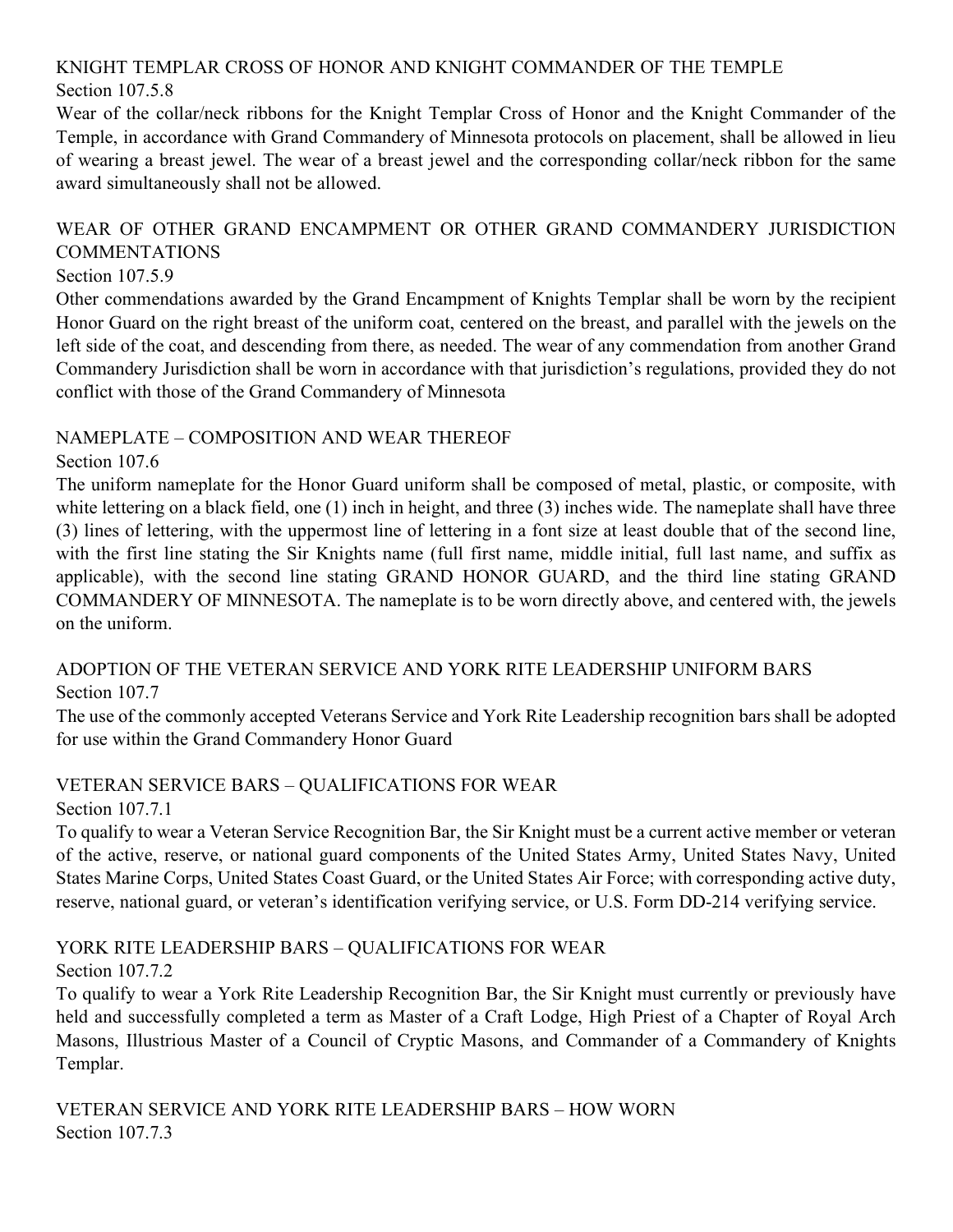The Veteran Service and/or York Rite Leadership bars are to be worn centered and directly above the nameplate. If both bars are present, they shall be worn side by side, with the Veteran Service bar taking the position innermost toward the center of the Sir Knight's chest.

## GRAND HONOR GUARD SCROLL TAB AND SSI:

Section 107.8

All Sir Knights of the Grand Honor Guard will wear the prescribed Honor Guard scroll tab, which is to be made of a gold or yellow border and lettering on a red field, with the words "HONOR GUARD" prominently displayed. Additionally, the use of the standard Honor Guard scroll tab of the United States Marine Corps is acceptable for usage. It shall be worn centered on the left sleeve, 1/2 inch below the top of the shoulder seam, on the coat of the dress uniform. Wear of the Honor Guard scroll tab shall be strictly restricted to current and former Grand Commandery Honor Guard members.

### GRAND HONOR GUARD SHOULDER SLEEVE INSIGNIA (SSI)

Section 107.8.1

DESIGN OF SSI:

Section 107.8.1.1

The Honor Guard may design a unique SSI for their uniforms. The design shall be voted upon by the Honor Guard and submitted to the Grand Commandery for approval. This design shall adhere to all tenets of Templary and the spirit of the same, without causing any scandal or disharmony among the Order. The SSI shall be no larger than 3-1/2 inches wide and 4 inches in height. Wear of the Honor Guard SSI shall be strictly restricted to current and former Grand Commandery Honor Guard members.

HOW WORN, IF ADOPTED:

Section 107.8.1.1 The Grand Honor Guard SSI, if adopted, shall be worn 1/4 inch below the Honor Guard scroll tab.

# TEMPLAR SWORD BELT AND BUCKLE

Section 107.9

The belt shall be of black grain leather, one and three-fourths inches wide, mounted with a lace, woven of plated wire and silk, or of materials of equal quality, with colors in parallel stripes of plated and silk, the silk stripes to be of equal width as the plated stripes. The belt clasped with a plated belt buckle with a pattern hereinafter described, and to have either three slings of black grain leather on which to hang the sword, two short and one long, upon which shall be mounted a lace of the same material as of the belt; or metal chains of a plated barrel style, or chains historically worn within the jurisdiction of the Grand Commandery of Minnesota. The slings or chains are to be suspended by clasps from a leather strap, fastened to the inside of the belt; each sling to have lengthening buckles and heavy plated swivels at the lower ends. If chains are in use, the chains may be suspended from the belt using plated metal belt slide mounts that are, or have been, historically worn within the jurisdiction of the Grand Commandery of Minnesota. The belt buckle shall be rectangular in shape, two by three inches in size, of hard metal, with a one-eighth-inch polished raised beveled edge, without ornamentation except the face stippled in vermicelli pattern. In the center of the buckle shall be a cross of hard enamel, suitable to the status and rank of the wearer, with polished face. The buckle is to be attached to the belt with a French fastener, and the return end of the belt is to be held in place by a sliding loop, or optional metal plated belt slide if chains are in use.

The belt shall be in black silk and gold wire, with gold-plated hardware, and a gold buckle adorned with an equal-armed Templar Cross that is hard-enamel and bright red in color.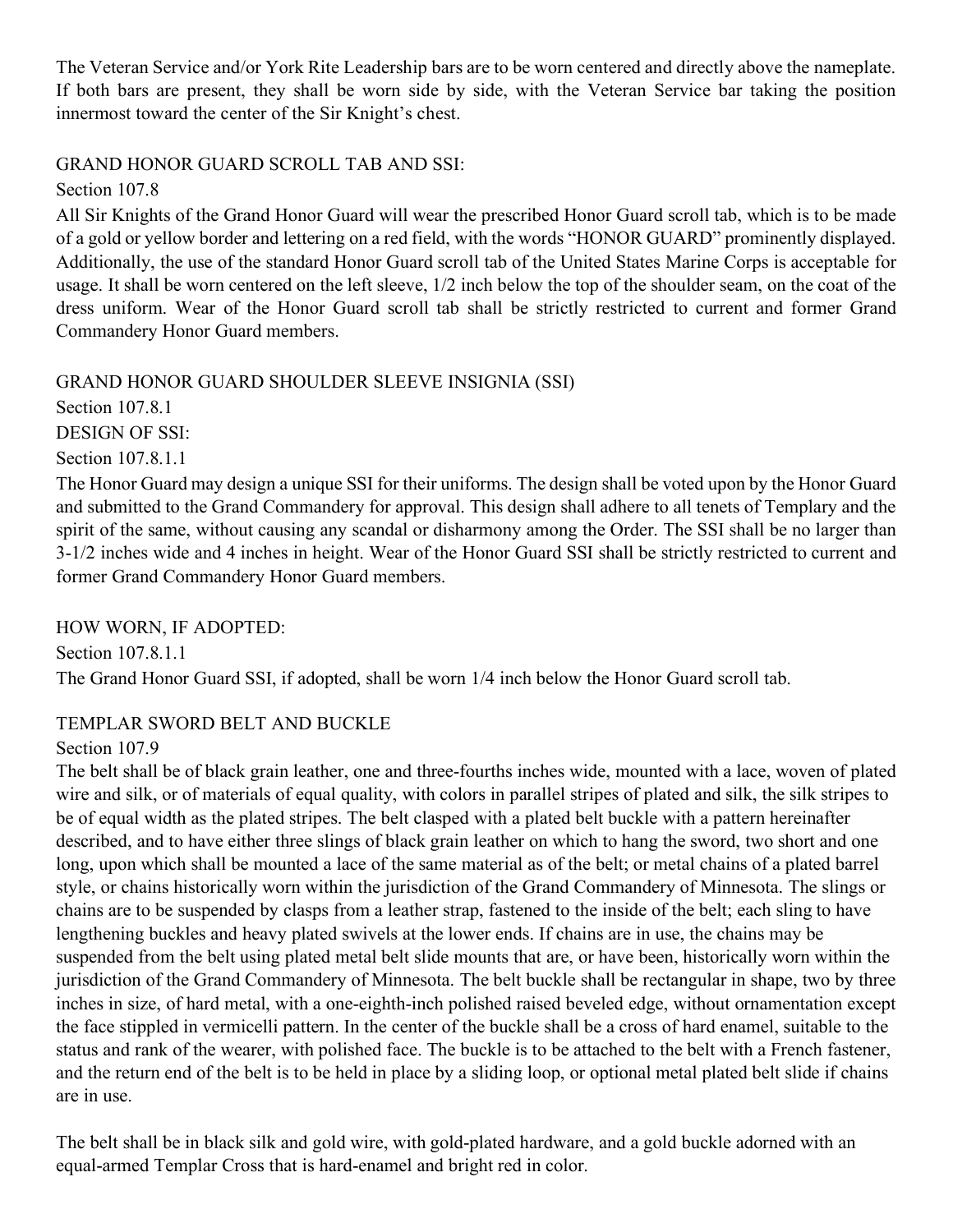#### HEADGEAR

Section 107.10

Garrison or Pershing Hat

The Grand Honor Guard shall wear a Military Style Naval Dress Cap, with a black top, black band, and black high-gloss visor with no adornments. Upon the cap shall be a metal red Templar Cross cap device 2 ¼ inches square, with a red glass or fine gem affixed in the center, affixed to the front of the peak of the cap, and a gold chin strap attached with gold Knights Templar buttons. The cap may be a Bancroft 200 PCW or a similar design. The Honor Guard may choose to implement the use of the USMC officer's chin strap upon the cap. The Honor Guard shall not wear the common bicorne chapeau. Former members of the Honor Guard shall not have the privilege to continue the wear of the Honor Guard-prescribed headgear unless adopted for all Sir Knights of this jurisdiction.

### HONOR GUARD UNIFORM SHOULDER CORD

Section 107.11

Current and active members of the Honor Guard shall wear a red or scarlet, over-the-epaulet double-braided shoulder cord atop the left shoulder, and under the arm, of the uniform coat affixed immediately inside of the shoulder board immediately adjacent to the "inside" edge of the shoulder board closest to the collar. Former members of the Honor Guard shall not have the privilege of continued wear of the Honor Guard shoulder cord. However, the use of the Honor Guard shoulder cord by candidates who are supporting an Honor Guard deployment or activity may be allowed with permission by the Captain of the Honor Guard.

### LOOP CORD ADDITIONS

### Section 107.11.1

The Honor Guard Captain and the Honor Guard Sergeant Major shall wear a red or scarlet loop cord in addition to the above shoulder cord, resting on the outside of the shoulder of the coat. The Captain shall wear a double loop cord, and the Sergeant Major shall wear a single loop cord.

### HANG CORD ADDITIONS

### Section 107.11.2

In addition to the above shoulder cord, the active founding members of the Grand Commandery Honor Guard at the time of the adoption of this provision (namely, Sir Knights John Helcl, James Henderson, Gerald Zierdt, Clinton Christensen, inclusive) shall wear a scarlet, single-knot hang cord, adorned with a brass tip as a mark of meritorious service to the Honor Guard. The hang cord shall be suspended parallel to the shoulder cord on the innermost edge towards the Sir Knight's chest and shall not suspend lower than the bottom reach of the shoulder cord.

### PAST GRAND COMMANDER'S UNIFORM VARIANT Section 107.12

### EMBLEMS

Section 107.12.1

When not deployed as a member of the Honor Guard, an Honor Guard member who has earned the status of a Past Grand Commander or Honorary Past Grand Commander may wear the shoulder boards or straps, collar devices, sleeve, cap device or adornments, belt, belt buckle, or other items specific to a Past Grand Commander; while also retaining the privilege of wearing the Honor Guard station brass, and the Honor Guard tab scroll.

SHOULDER CORD, LOOP CORD ADDITION, AND HANG CORD ADDITION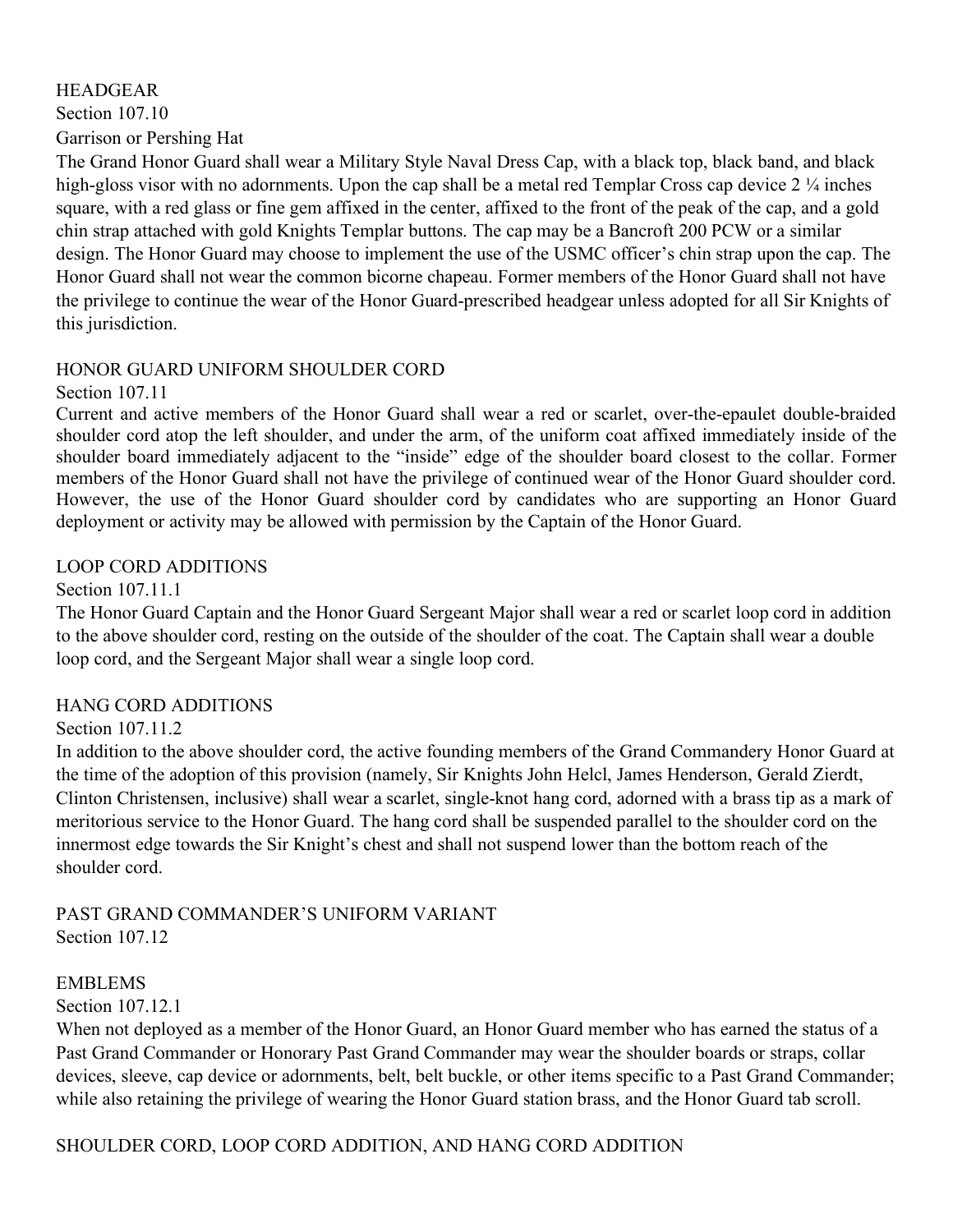### Section 107.12.2

When not deployed as a member of the Honor Guard, an Honor Guard member who has earned the status of a Past Grand Commander or Honorary Past Grand Commander shall wear Honor Guard shoulder cord, loop cord addition, and hang cord addition to which they are entitled, colored in concord purple.

# PAST GRAND COMMANDER'S UNIFORM VARIANT- WEAR AT CONCLAVE ALLOWED

In attending any Conclave of the Grand Commandery of Minnesota, or while traveling on behalf or representing of the Grand Commandery of Minnesota, an Honor Guard member who has earned the status of a Past Grand Commander or Honorary Past Grand Commander may wear the entirety of the Past Grand Commander's uniform variant as outlined. The wear of this variant by those entitled is also allowed when deployed to any Conclave of the Grand Commandery of Minnesota as a member of the Honor Guard.